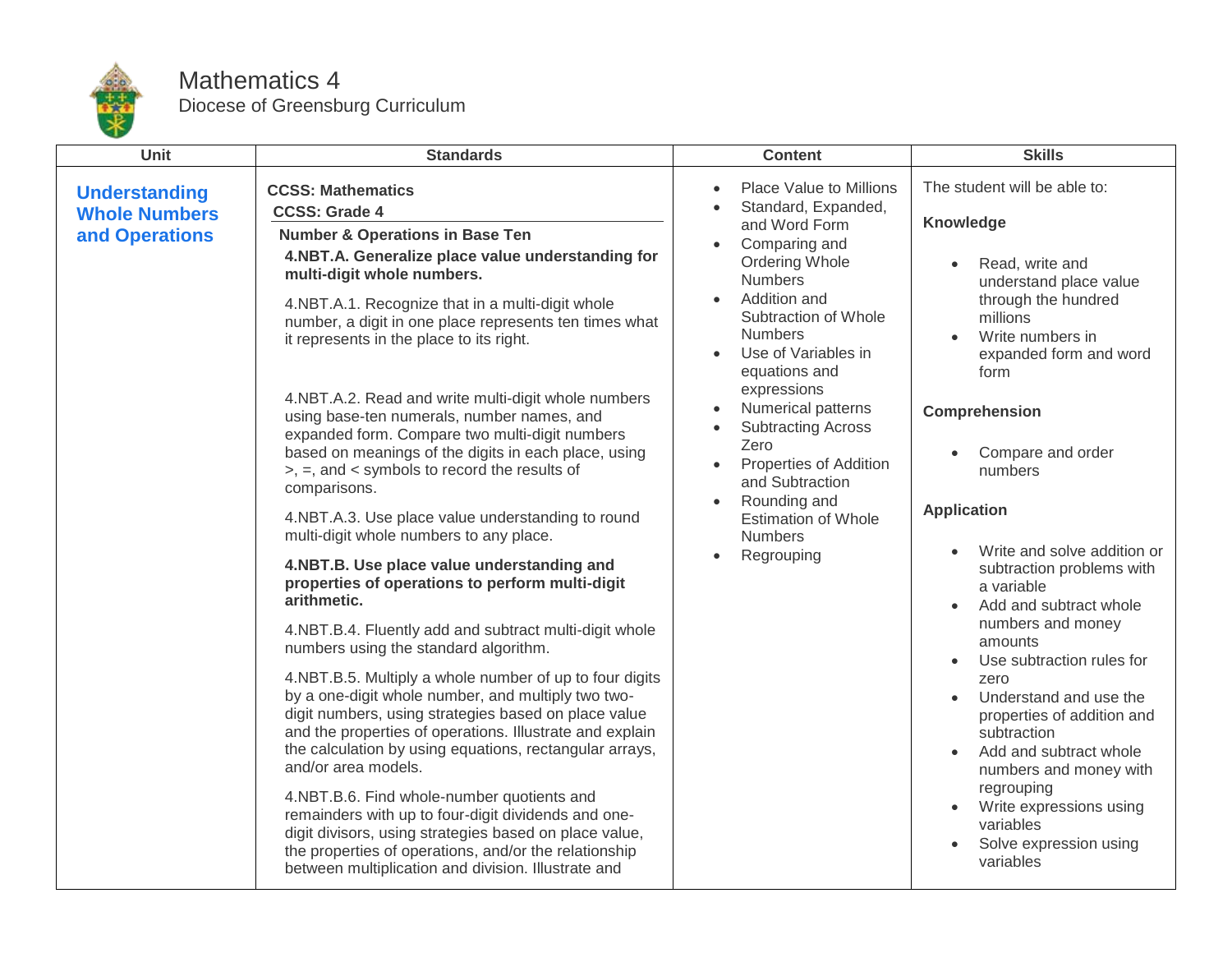| Unit | <b>Standards</b>                                                                                                                                                                                                                                           | <b>Content</b> | <b>Skills</b>                                                |
|------|------------------------------------------------------------------------------------------------------------------------------------------------------------------------------------------------------------------------------------------------------------|----------------|--------------------------------------------------------------|
|      | explain the calculation by using equations, rectangular<br>arrays, and/or area models.                                                                                                                                                                     |                | Identify and complete<br>number patterns                     |
|      | <b>NCTM: Mathematics</b>                                                                                                                                                                                                                                   |                | <b>Synthesis</b>                                             |
|      | NCTM: Grades 3 - 5<br><b>Number &amp; Operations</b>                                                                                                                                                                                                       |                |                                                              |
|      | Understand numbers, ways of representing<br>numbers, relationships among numbers, and<br>number systems                                                                                                                                                    |                | Recognize and estimate<br>when an estimate is<br>appropriate |
|      | understand the place-value structure of the base-ten<br>number system and be able to represent and compare<br>whole numbers and decimals;                                                                                                                  |                |                                                              |
|      | recognize equivalent representations for the same<br>number and generate them by decomposing and<br>composing numbers;                                                                                                                                     |                |                                                              |
|      | Compute fluently and make reasonable estimates                                                                                                                                                                                                             |                |                                                              |
|      | develop fluency in adding, subtracting, multiplying,<br>and dividing whole numbers;                                                                                                                                                                        |                |                                                              |
|      | develop and use strategies to estimate the results of<br>whole-number computations and to judge the<br>reasonableness of such results;                                                                                                                     |                |                                                              |
|      | select appropriate methods and tools for computing<br>with whole numbers from among mental computation,<br>estimation, calculators, and paper and pencil<br>according to the context and nature of the computation<br>and use the selected method or tools |                |                                                              |
|      | Algebra<br>Represent and analyze mathematical situations<br>and structures using algebraic symbols                                                                                                                                                         |                |                                                              |
|      | identify such properties as commutativity,<br>associativity, and distributivity and use them to<br>compute with whole numbers;                                                                                                                             |                |                                                              |
|      | represent the idea of a variable as an unknown<br>quantity using a letter or a symbol;                                                                                                                                                                     |                |                                                              |
|      | express mathematical relationships using equations.                                                                                                                                                                                                        |                |                                                              |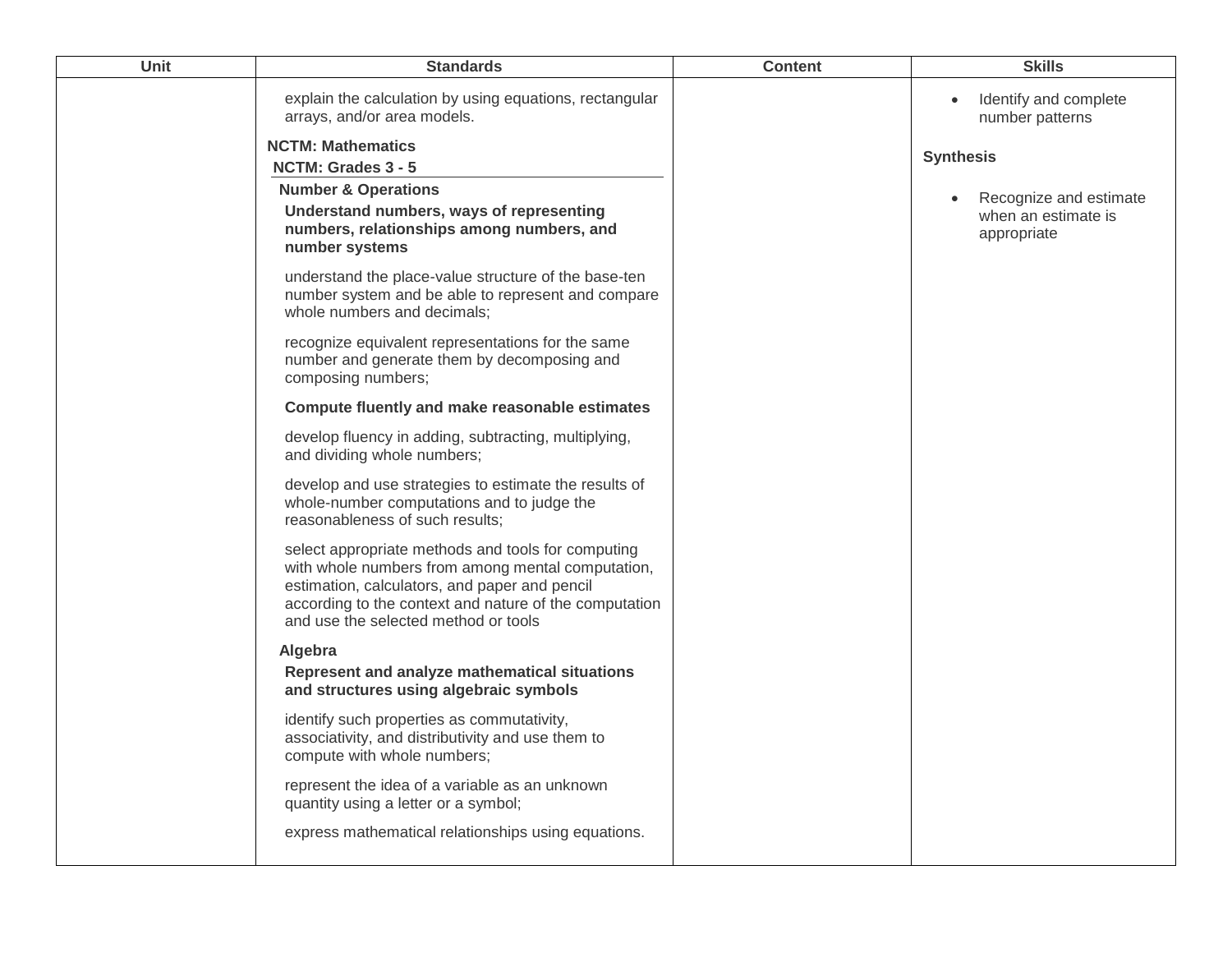| Use mathematical models to represent and<br>understand quantitative relationships<br>model problem situations with objects and use<br>representations such as graphs, tables, and equations<br>to draw conclusions.<br><b>Process Standards</b><br><b>Problem Solving</b><br>Build new mathematical knowledge through problem<br>solving<br>Solve problems that arise in mathematics and in other<br>contexts<br>Apply and adapt a variety of appropriate strategies to<br>solve problems<br>Monitor and reflect on the process of mathematical<br>problem solving<br><b>Reasoning and Proof</b><br>Recognize reasoning and proof as fundamental<br>aspects of mathematics<br>Select and use various types of reasoning and<br>methods of proof<br><b>Communication</b><br>Organize and consolidate their mathematical thinking<br>through communication<br>Communicate their mathematical thinking coherently | <b>Unit</b> | <b>Standards</b>                           | <b>Content</b> | <b>Skills</b> |
|----------------------------------------------------------------------------------------------------------------------------------------------------------------------------------------------------------------------------------------------------------------------------------------------------------------------------------------------------------------------------------------------------------------------------------------------------------------------------------------------------------------------------------------------------------------------------------------------------------------------------------------------------------------------------------------------------------------------------------------------------------------------------------------------------------------------------------------------------------------------------------------------------------------|-------------|--------------------------------------------|----------------|---------------|
|                                                                                                                                                                                                                                                                                                                                                                                                                                                                                                                                                                                                                                                                                                                                                                                                                                                                                                                |             |                                            |                |               |
|                                                                                                                                                                                                                                                                                                                                                                                                                                                                                                                                                                                                                                                                                                                                                                                                                                                                                                                |             |                                            |                |               |
|                                                                                                                                                                                                                                                                                                                                                                                                                                                                                                                                                                                                                                                                                                                                                                                                                                                                                                                |             |                                            |                |               |
|                                                                                                                                                                                                                                                                                                                                                                                                                                                                                                                                                                                                                                                                                                                                                                                                                                                                                                                |             |                                            |                |               |
|                                                                                                                                                                                                                                                                                                                                                                                                                                                                                                                                                                                                                                                                                                                                                                                                                                                                                                                |             |                                            |                |               |
|                                                                                                                                                                                                                                                                                                                                                                                                                                                                                                                                                                                                                                                                                                                                                                                                                                                                                                                |             |                                            |                |               |
|                                                                                                                                                                                                                                                                                                                                                                                                                                                                                                                                                                                                                                                                                                                                                                                                                                                                                                                |             |                                            |                |               |
|                                                                                                                                                                                                                                                                                                                                                                                                                                                                                                                                                                                                                                                                                                                                                                                                                                                                                                                |             |                                            |                |               |
|                                                                                                                                                                                                                                                                                                                                                                                                                                                                                                                                                                                                                                                                                                                                                                                                                                                                                                                |             |                                            |                |               |
|                                                                                                                                                                                                                                                                                                                                                                                                                                                                                                                                                                                                                                                                                                                                                                                                                                                                                                                |             |                                            |                |               |
|                                                                                                                                                                                                                                                                                                                                                                                                                                                                                                                                                                                                                                                                                                                                                                                                                                                                                                                |             |                                            |                |               |
|                                                                                                                                                                                                                                                                                                                                                                                                                                                                                                                                                                                                                                                                                                                                                                                                                                                                                                                |             |                                            |                |               |
|                                                                                                                                                                                                                                                                                                                                                                                                                                                                                                                                                                                                                                                                                                                                                                                                                                                                                                                |             | and clearly to peers, teachers, and others |                |               |
| Analyze and evaluate the mathematical thinking and<br>strategies of others;                                                                                                                                                                                                                                                                                                                                                                                                                                                                                                                                                                                                                                                                                                                                                                                                                                    |             |                                            |                |               |
| Use the language of mathematics to express<br>mathematical ideas precisely.                                                                                                                                                                                                                                                                                                                                                                                                                                                                                                                                                                                                                                                                                                                                                                                                                                    |             |                                            |                |               |
| <b>Connections</b>                                                                                                                                                                                                                                                                                                                                                                                                                                                                                                                                                                                                                                                                                                                                                                                                                                                                                             |             |                                            |                |               |
| Recognize and use connections among mathematical<br>ideas                                                                                                                                                                                                                                                                                                                                                                                                                                                                                                                                                                                                                                                                                                                                                                                                                                                      |             |                                            |                |               |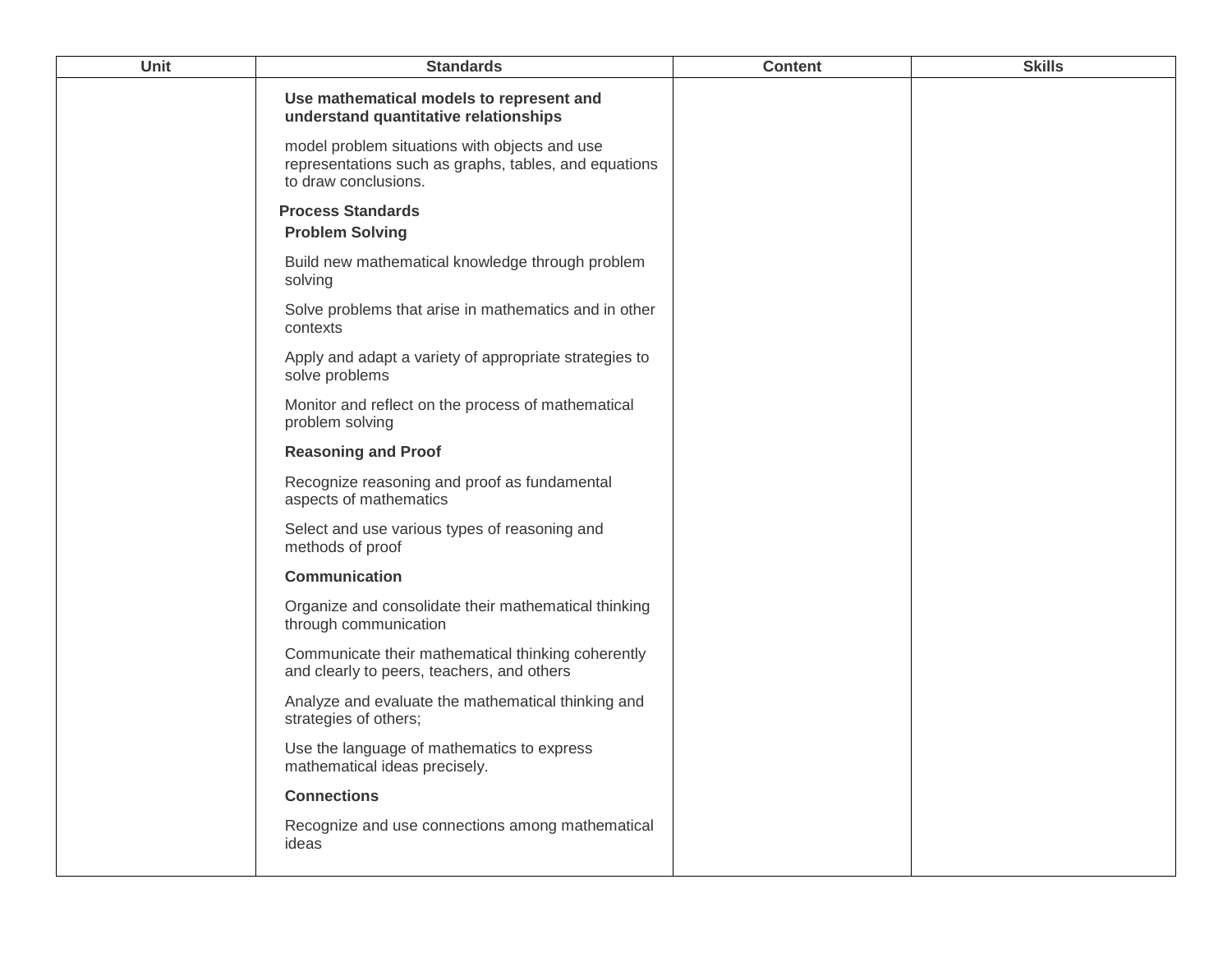| Unit                  | <b>Standards</b>                                                                                                                                                                                                                                                                                                                                                                                                                                                                                                                                                                                                                                                                                                                                                    | <b>Content</b>                                                                                                                                                                                                                                                                                                                                                                                                                                                                                                               | <b>Skills</b>                                                                                                                                                                                                                                                                                                                                                                             |
|-----------------------|---------------------------------------------------------------------------------------------------------------------------------------------------------------------------------------------------------------------------------------------------------------------------------------------------------------------------------------------------------------------------------------------------------------------------------------------------------------------------------------------------------------------------------------------------------------------------------------------------------------------------------------------------------------------------------------------------------------------------------------------------------------------|------------------------------------------------------------------------------------------------------------------------------------------------------------------------------------------------------------------------------------------------------------------------------------------------------------------------------------------------------------------------------------------------------------------------------------------------------------------------------------------------------------------------------|-------------------------------------------------------------------------------------------------------------------------------------------------------------------------------------------------------------------------------------------------------------------------------------------------------------------------------------------------------------------------------------------|
|                       | Understand how mathematical ideas interconnect and<br>build on one another to produce a coherent whole<br>Recognize and apply mathematics in contexts outside<br>of mathematics<br><b>Representation</b><br>Create and use representations to organize, record,<br>and communicate mathematical ideas<br>Select, apply, and translate among mathematical<br>representations to solve problems<br>Use representations to model and interpret physical,<br>social, and mathematical phenomena<br>© Copyright 2010. National Governors Association<br>Center for Best Practices and Council of Chief State<br>School Officers. All rights reserved.                                                                                                                    |                                                                                                                                                                                                                                                                                                                                                                                                                                                                                                                              |                                                                                                                                                                                                                                                                                                                                                                                           |
| <b>Multiplication</b> | <b>CCSS: Mathematics</b><br><b>CCSS: Grade 4</b><br><b>Operations &amp; Algebraic Thinking</b><br>4.OA.A. Use the four operations with whole<br>numbers to solve problems.<br>4.OA.A.1. Interpret a multiplication equation as a<br>comparison, e.g., interpret $35 = 5 \times 7$ as a statement<br>that 35 is 5 times as many as 7 and 7 times as many<br>as 5. Represent verbal statements of multiplicative<br>comparisons as multiplication equations.<br><b>NCTM: Mathematics</b><br>NCTM: Grades 3 - 5<br><b>Number &amp; Operations</b><br>Understand meanings of operations and how they<br>relate to one another<br>understand various meanings of multiplication and<br>division;<br>understand the effects of multiplying and dividing<br>whole numbers; | Properties of<br>$\bullet$<br>Multiplication<br>Order of Operations<br>$\bullet$<br>Multiplication Facts to<br>$\bullet$<br>12<br>Multiplication with<br>Regrouping (1 digit by<br>2digit, 2 digit by 2 digit,<br>2 digit by 5 digit)<br>Variables in equations<br>and expressions<br><b>Multiplication of Money</b><br>$\bullet$<br>Problem Solving<br>$\bullet$<br><b>Strategies</b><br><b>Prime and Composite</b><br><b>Numbers</b><br><b>Review Fact Families</b><br>Multiplying by 10s,<br>100s and 1,000s<br>Estimates | <b>Knowledge</b><br>Understand and apply the<br>properties of multiplication<br>Comprehension<br>Recall multiplication facts<br>to 12<br><b>Application</b><br>Multiply with regrouping<br>Solve multiplication<br>problems with variables<br>Multiply money amounts<br>Solve problems using a<br>variety of strategies<br>Multiply mentally by 10s,<br>100s, 1,000s<br>Estimate products |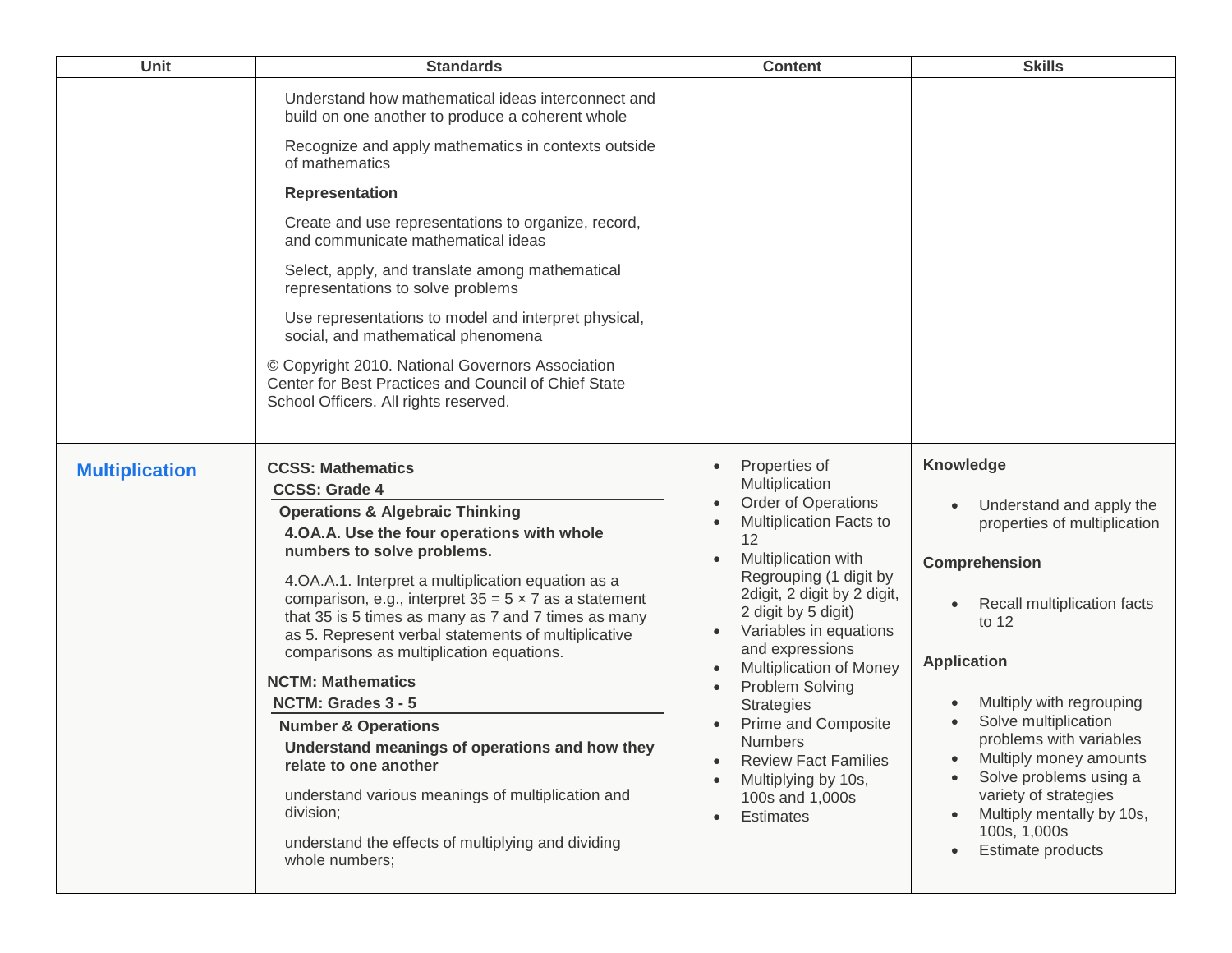| Unit | <b>Standards</b>                                                                                                                                                                                                                                           | <b>Content</b> | <b>Skills</b>                                              |
|------|------------------------------------------------------------------------------------------------------------------------------------------------------------------------------------------------------------------------------------------------------------|----------------|------------------------------------------------------------|
|      | identify and use relationships between operations,<br>such as division as the inverse of multiplication, to<br>solve problems;                                                                                                                             |                | <b>Analysis</b><br>Classify prime and                      |
|      | understand and use properties of operations, such as<br>the distributivity of multiplication over addition.                                                                                                                                                |                | composite numbers                                          |
|      | Compute fluently and make reasonable estimates                                                                                                                                                                                                             |                | <b>Synthesis</b>                                           |
|      | develop fluency with basic number combinations for<br>multiplication and division and use these combinations<br>to mentally compute related problems, such as 3050                                                                                         |                | Create multiplication word<br>problems                     |
|      | develop fluency in adding, subtracting, multiplying,<br>and dividing whole numbers;                                                                                                                                                                        |                | <b>Evaluation</b>                                          |
|      | develop and use strategies to estimate the results of<br>whole-number computations and to judge the<br>reasonableness of such results;                                                                                                                     |                | Justify answer<br>Prove that the solution is<br>reasonable |
|      | select appropriate methods and tools for computing<br>with whole numbers from among mental computation,<br>estimation, calculators, and paper and pencil<br>according to the context and nature of the computation<br>and use the selected method or tools |                |                                                            |
|      | <b>Process Standards</b><br><b>Problem Solving</b>                                                                                                                                                                                                         |                |                                                            |
|      | Build new mathematical knowledge through problem<br>solving                                                                                                                                                                                                |                |                                                            |
|      | Solve problems that arise in mathematics and in other<br>contexts                                                                                                                                                                                          |                |                                                            |
|      | Apply and adapt a variety of appropriate strategies to<br>solve problems                                                                                                                                                                                   |                |                                                            |
|      | Monitor and reflect on the process of mathematical<br>problem solving                                                                                                                                                                                      |                |                                                            |
|      | <b>Reasoning and Proof</b>                                                                                                                                                                                                                                 |                |                                                            |
|      | Recognize reasoning and proof as fundamental<br>aspects of mathematics                                                                                                                                                                                     |                |                                                            |
|      | <b>Communication</b>                                                                                                                                                                                                                                       |                |                                                            |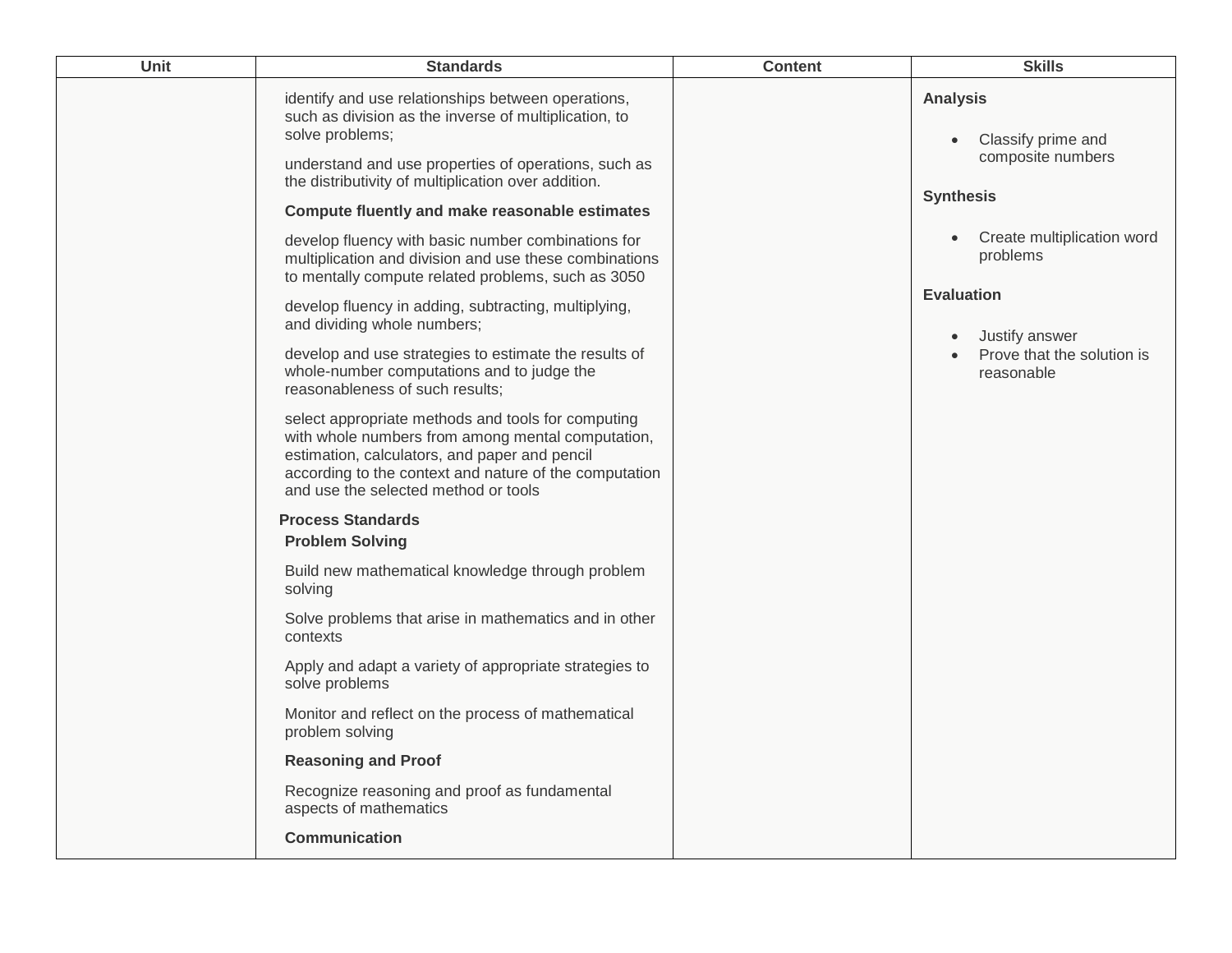| <b>Unit</b>     | <b>Standards</b>                                                                                                                                                                                                                                                                                                                                                                                                                                                                                                                                                                                                                                                                                                                                                                                                                                                                                                                                                                                                                                                                       | <b>Content</b>                                                                                                                                                                       | <b>Skills</b>                                                                                                     |
|-----------------|----------------------------------------------------------------------------------------------------------------------------------------------------------------------------------------------------------------------------------------------------------------------------------------------------------------------------------------------------------------------------------------------------------------------------------------------------------------------------------------------------------------------------------------------------------------------------------------------------------------------------------------------------------------------------------------------------------------------------------------------------------------------------------------------------------------------------------------------------------------------------------------------------------------------------------------------------------------------------------------------------------------------------------------------------------------------------------------|--------------------------------------------------------------------------------------------------------------------------------------------------------------------------------------|-------------------------------------------------------------------------------------------------------------------|
|                 | Organize and consolidate their mathematical thinking<br>through communication<br>Communicate their mathematical thinking coherently<br>and clearly to peers, teachers, and others<br>Analyze and evaluate the mathematical thinking and<br>strategies of others;<br>Use the language of mathematics to express<br>mathematical ideas precisely.<br><b>Connections</b><br>Recognize and use connections among mathematical<br>ideas<br>Understand how mathematical ideas interconnect and<br>build on one another to produce a coherent whole<br>Recognize and apply mathematics in contexts outside<br>of mathematics<br><b>Representation</b><br>Create and use representations to organize, record,<br>and communicate mathematical ideas<br>Select, apply, and translate among mathematical<br>representations to solve problems<br>Use representations to model and interpret physical,<br>social, and mathematical phenomena<br>© Copyright 2010. National Governors Association<br>Center for Best Practices and Council of Chief State<br>School Officers. All rights reserved. |                                                                                                                                                                                      |                                                                                                                   |
| <b>Division</b> | <b>CCSS: Mathematics</b><br><b>CCSS: Grade 4</b><br><b>Number &amp; Operations in Base Ten</b><br>4.NBT.B. Use place value understanding and<br>properties of operations to perform multi-digit<br>arithmetic.                                                                                                                                                                                                                                                                                                                                                                                                                                                                                                                                                                                                                                                                                                                                                                                                                                                                         | Divisibility Rules 2, 3,<br>5 and 10<br>Properties of Division<br>Represent unknowns<br>with variables<br>Division with 1, 2, and<br>3 digit quotients with<br>or without remainders | The students will be able to:<br>Knowledge<br>Understand the meanings<br>of division and the rules of<br>division |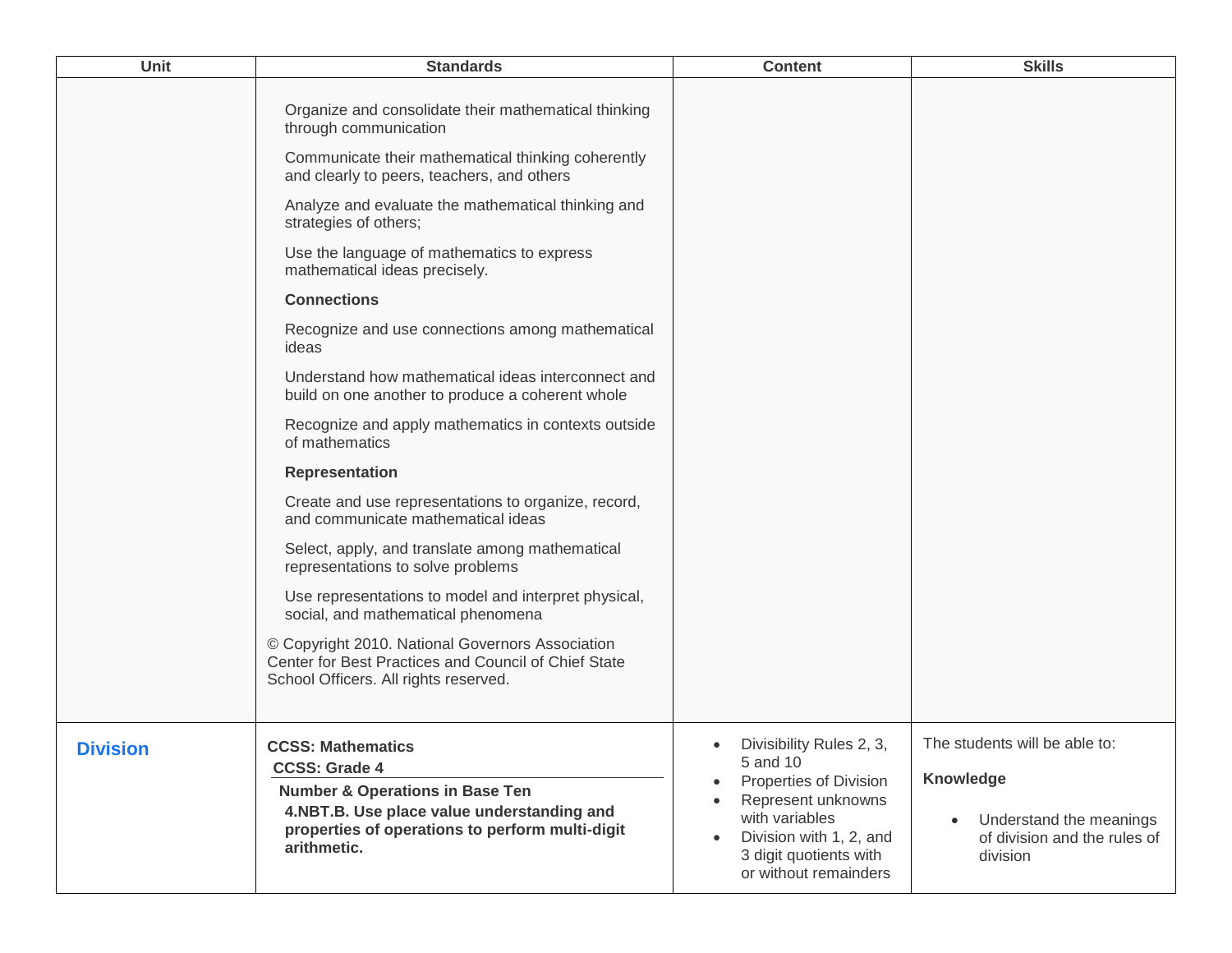| Unit | <b>Standards</b>                                                                                                                                                                                                                                                                                                                                                                                                                                                                                                                                                                                                                                                                                                                                                                                                                                                                                                                                                                                                                                                                                                                                                                                                                                                                                                                                                                                                                                                                                                          | <b>Content</b>                                                                                                                                                                                                                                              | <b>Skills</b>                                                                                                                                                                                                                                                                                                                                                                                                                                                                                                                                                                             |
|------|---------------------------------------------------------------------------------------------------------------------------------------------------------------------------------------------------------------------------------------------------------------------------------------------------------------------------------------------------------------------------------------------------------------------------------------------------------------------------------------------------------------------------------------------------------------------------------------------------------------------------------------------------------------------------------------------------------------------------------------------------------------------------------------------------------------------------------------------------------------------------------------------------------------------------------------------------------------------------------------------------------------------------------------------------------------------------------------------------------------------------------------------------------------------------------------------------------------------------------------------------------------------------------------------------------------------------------------------------------------------------------------------------------------------------------------------------------------------------------------------------------------------------|-------------------------------------------------------------------------------------------------------------------------------------------------------------------------------------------------------------------------------------------------------------|-------------------------------------------------------------------------------------------------------------------------------------------------------------------------------------------------------------------------------------------------------------------------------------------------------------------------------------------------------------------------------------------------------------------------------------------------------------------------------------------------------------------------------------------------------------------------------------------|
|      | 4.NBT.B.6. Find whole-number quotients and<br>remainders with up to four-digit dividends and one-<br>digit divisors, using strategies based on place value,<br>the properties of operations, and/or the relationship<br>between multiplication and division. Illustrate and<br>explain the calculation by using equations, rectangular<br>arrays, and/or area models.<br><b>NCTM: Mathematics</b><br>NCTM: Grades 3 - 5<br><b>Number &amp; Operations</b><br>Understand numbers, ways of representing<br>numbers, relationships among numbers, and<br>number systems<br>develop understanding of fractions as parts of unit<br>wholes, as parts of a collection, as locations on<br>number lines, and as divisions of whole numbers;<br>Understand meanings of operations and how they<br>relate to one another<br>understand various meanings of multiplication and<br>division;<br>understand the effects of multiplying and dividing<br>whole numbers;<br>identify and use relationships between operations,<br>such as division as the inverse of multiplication, to<br>solve problems;<br>understand and use properties of operations, such as<br>the distributivity of multiplication over addition.<br>Compute fluently and make reasonable estimates<br>develop fluency with basic number combinations for<br>multiplication and division and use these combinations<br>to mentally compute related problems, such as 3050<br>develop fluency in adding, subtracting, multiplying,<br>and dividing whole numbers; | Division with 1 digit<br>divisors<br>Division with Money<br>Problem Solving<br><b>Strategies</b><br>Relationships among<br>fact families<br><b>Zeros in Quotients</b><br><b>Order of Operations</b><br>Divide by 10s, 100s,<br>1,000s<br>Estimate quotients | Find missing dividend and<br>$\bullet$<br>divisors<br>Comprehension<br>Demonstrate using the<br>rules for order of<br>operations<br><b>Application</b><br>Divide to get 1, 2, and 3<br>digit quotients with and<br>without remainders<br>Divide amounts of money<br>by 1 digit divisors<br>Divide by 10s, 100s,<br>1,000s<br>Estimate quotients<br><b>Analysis</b><br>How is division related to<br>multiplication<br><b>Synthesis</b><br>Solve problems using a<br>variety of strategies<br><b>Evaluation</b><br>Justify answer<br>Prove that the solution is<br>$\bullet$<br>reasonable |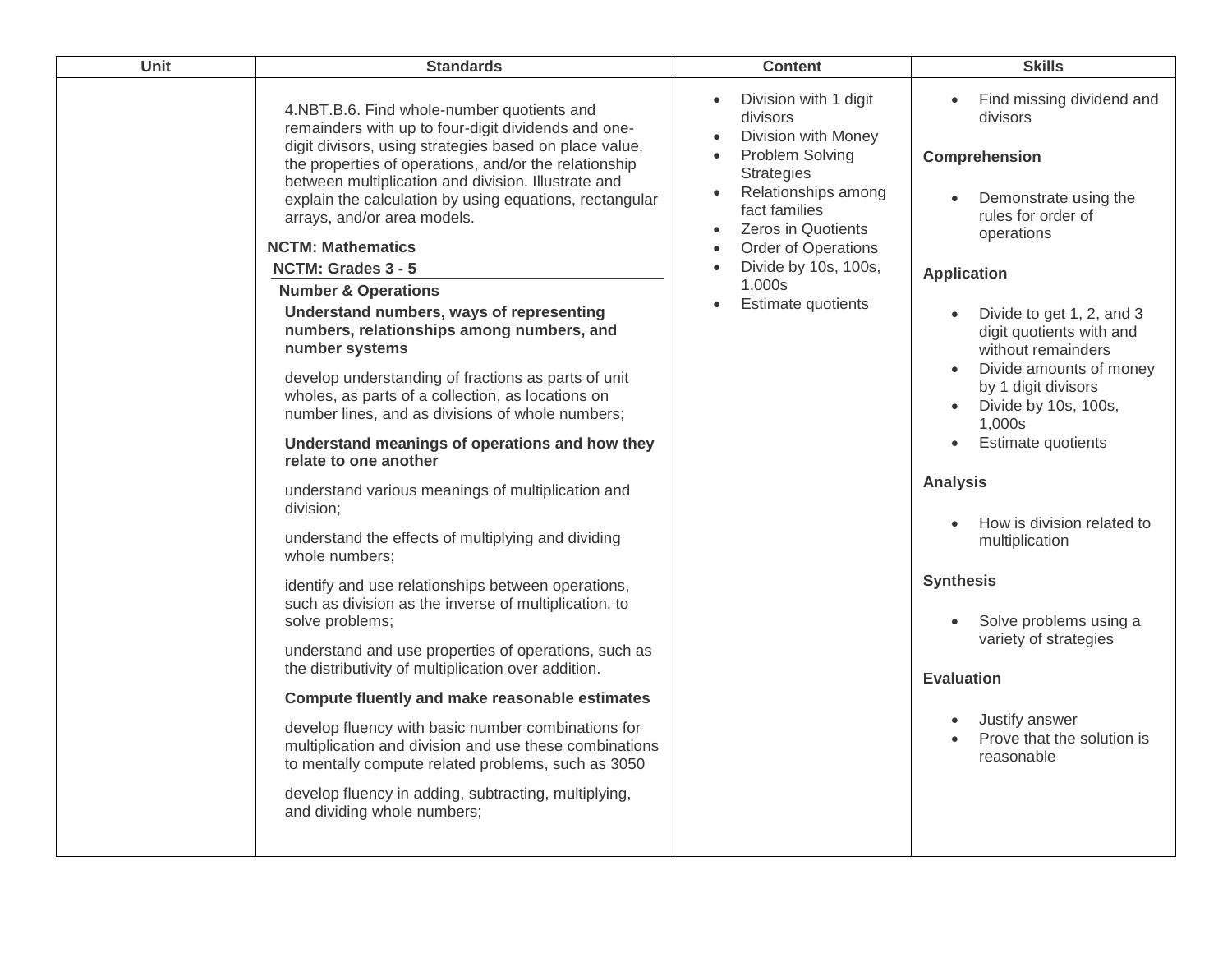| <b>Unit</b> | <b>Standards</b>                                                                                                                                                                                                                                           | <b>Content</b> | <b>Skills</b> |
|-------------|------------------------------------------------------------------------------------------------------------------------------------------------------------------------------------------------------------------------------------------------------------|----------------|---------------|
|             | develop and use strategies to estimate the results of<br>whole-number computations and to judge the<br>reasonableness of such results;                                                                                                                     |                |               |
|             | select appropriate methods and tools for computing<br>with whole numbers from among mental computation,<br>estimation, calculators, and paper and pencil<br>according to the context and nature of the computation<br>and use the selected method or tools |                |               |
|             | <b>Process Standards</b>                                                                                                                                                                                                                                   |                |               |
|             | <b>Reasoning and Proof</b>                                                                                                                                                                                                                                 |                |               |
|             | Recognize reasoning and proof as fundamental<br>aspects of mathematics                                                                                                                                                                                     |                |               |
|             | Make and investigate mathematical conjectures                                                                                                                                                                                                              |                |               |
|             | Develop and evaluate mathematical arguments and<br>proofs                                                                                                                                                                                                  |                |               |
|             | Select and use various types of reasoning and<br>methods of proof                                                                                                                                                                                          |                |               |
|             | Communication                                                                                                                                                                                                                                              |                |               |
|             | Organize and consolidate their mathematical thinking<br>through communication                                                                                                                                                                              |                |               |
|             | Communicate their mathematical thinking coherently<br>and clearly to peers, teachers, and others                                                                                                                                                           |                |               |
|             | Analyze and evaluate the mathematical thinking and<br>strategies of others;                                                                                                                                                                                |                |               |
|             | Use the language of mathematics to express<br>mathematical ideas precisely.                                                                                                                                                                                |                |               |
|             | <b>Connections</b>                                                                                                                                                                                                                                         |                |               |
|             | Recognize and use connections among mathematical<br>ideas                                                                                                                                                                                                  |                |               |
|             | Understand how mathematical ideas interconnect and<br>build on one another to produce a coherent whole                                                                                                                                                     |                |               |
|             | Recognize and apply mathematics in contexts outside<br>of mathematics                                                                                                                                                                                      |                |               |
|             |                                                                                                                                                                                                                                                            |                |               |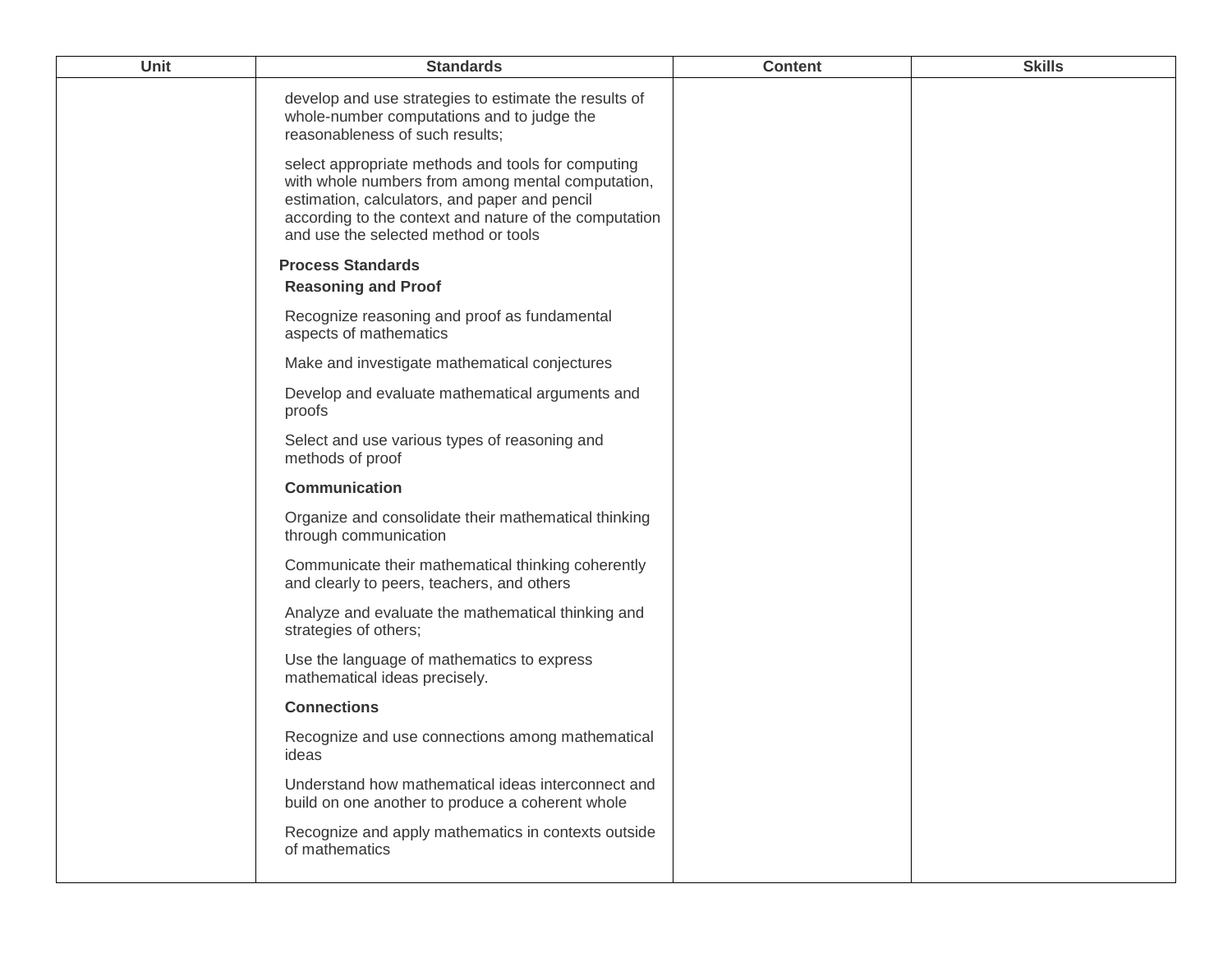| <b>Unit</b>     | <b>Standards</b>                                                                                                                                                                                                                                                                                                                                                                                                                                                                                                                                                                                                                                                                                                                                                                                                                                                                                                                                                                                                                                              | <b>Content</b>                                                                                                                                                                                                                                                                                                                                                                                       | <b>Skills</b>                                                                                                                                                                                                                                                                                                                                                                                                                                                                                                                                                   |
|-----------------|---------------------------------------------------------------------------------------------------------------------------------------------------------------------------------------------------------------------------------------------------------------------------------------------------------------------------------------------------------------------------------------------------------------------------------------------------------------------------------------------------------------------------------------------------------------------------------------------------------------------------------------------------------------------------------------------------------------------------------------------------------------------------------------------------------------------------------------------------------------------------------------------------------------------------------------------------------------------------------------------------------------------------------------------------------------|------------------------------------------------------------------------------------------------------------------------------------------------------------------------------------------------------------------------------------------------------------------------------------------------------------------------------------------------------------------------------------------------------|-----------------------------------------------------------------------------------------------------------------------------------------------------------------------------------------------------------------------------------------------------------------------------------------------------------------------------------------------------------------------------------------------------------------------------------------------------------------------------------------------------------------------------------------------------------------|
|                 | <b>Representation</b><br>Create and use representations to organize, record,<br>and communicate mathematical ideas<br>Select, apply, and translate among mathematical<br>representations to solve problems<br>Use representations to model and interpret physical,<br>social, and mathematical phenomena<br>© Copyright 2010. National Governors Association<br>Center for Best Practices and Council of Chief State<br>School Officers. All rights reserved.                                                                                                                                                                                                                                                                                                                                                                                                                                                                                                                                                                                                 |                                                                                                                                                                                                                                                                                                                                                                                                      |                                                                                                                                                                                                                                                                                                                                                                                                                                                                                                                                                                 |
| <b>Geometry</b> | <b>CCSS: Mathematics</b><br><b>CCSS: Grade 4</b><br><b>Geometry</b><br>4.G.A. Draw and identify lines and angles, and<br>classify shapes by properties of their lines and<br>angles.<br>4.G.A.1. Draw points, lines, line segments, rays,<br>angles (right, acute, obtuse), and perpendicular and<br>parallel lines. Identify these in two-dimensional figures.<br>4.G.A.2. Classify two-dimensional figures based on<br>the presence or absence of parallel or perpendicular<br>lines, or the presence or absence of angles of a<br>specified size. Recognize right triangles as a category,<br>and identify right triangles.<br>4.G.A.3. Recognize a line of symmetry for a two-<br>dimensional figure as a line across the figure such that<br>the figure can be folded along the line into matching<br>parts. Identify line-symmetric figures and draw lines of<br>symmetry.<br><b>NCTM: Mathematics</b><br>NCTM: Grades 3 - 5<br><b>Geometry</b><br>Analyze characteristics and properties of two- and<br>three-dimensional geometric shapes and develop | Lines<br><b>Line Segments</b><br>Rays<br>Angles-acute, obtuse,<br>right and straight<br>Polygons<br>Quadrilaterals<br>Circles<br>Parallel and<br>Perpendicular Lines<br>Perimeter of squares,<br>rectangles and<br>triangles<br>Area (Square and<br>rectangle)<br>Volume<br>Solid Figures<br>Symmetry<br>Transformation of<br>$\bullet$<br>figures<br>Protractor use<br>$\bullet$<br>Coordinate grid | The students will be able to:<br><b>Knowledge</b><br>Identify, name and draw<br>points, lines and line<br>segments<br>Identify and name rays,<br>angles and parts of an<br>angle<br>Identify, name and classify<br>quadrilaterals<br>Identify and name a circle<br>and its parts<br>Identify solid figures<br>Identify figures as similar<br>$\bullet$<br>or congruent<br>Identify and name<br>polygons<br>Define and identify<br>circumference and radius<br>of a circle<br>Classify triangles based<br>on length of sides and<br>angles<br><b>Application</b> |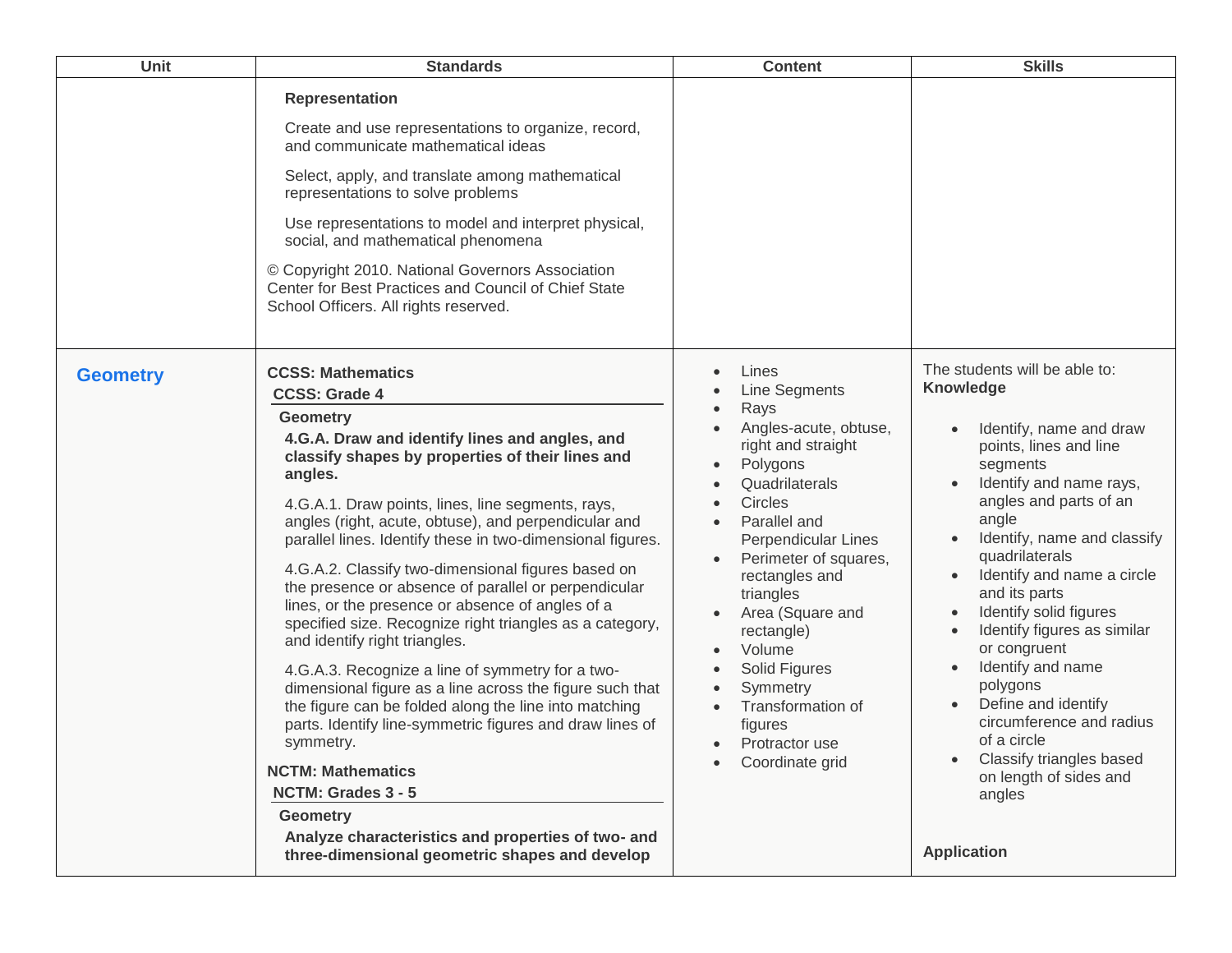| <b>Unit</b> | <b>Standards</b>                                                                                                                                                                                                                                                                                                                                                                                                                                                                                                                                                                                                                                                                                                                                                                                                                                                                                                                                                                                                                                                                                                                                                                                                                                                                                                                                                                                                                                                                                                                               | <b>Content</b> | <b>Skills</b>                                                                                                                                                                                                                                                                                                                                                                                                                                                                                                                                                                                                                                                                                                 |
|-------------|------------------------------------------------------------------------------------------------------------------------------------------------------------------------------------------------------------------------------------------------------------------------------------------------------------------------------------------------------------------------------------------------------------------------------------------------------------------------------------------------------------------------------------------------------------------------------------------------------------------------------------------------------------------------------------------------------------------------------------------------------------------------------------------------------------------------------------------------------------------------------------------------------------------------------------------------------------------------------------------------------------------------------------------------------------------------------------------------------------------------------------------------------------------------------------------------------------------------------------------------------------------------------------------------------------------------------------------------------------------------------------------------------------------------------------------------------------------------------------------------------------------------------------------------|----------------|---------------------------------------------------------------------------------------------------------------------------------------------------------------------------------------------------------------------------------------------------------------------------------------------------------------------------------------------------------------------------------------------------------------------------------------------------------------------------------------------------------------------------------------------------------------------------------------------------------------------------------------------------------------------------------------------------------------|
|             | mathematical arguments about geometric<br>relationships<br>identify, compare, and analyze attributes of two- and<br>three-dimensional shapes and develop vocabulary to<br>describe the attributes;<br>classify two- and three-dimensional shapes according<br>to their properties and develop definitions of classes of<br>shapes such as triangles and pyramids;<br>investigate, describe, and reason about the results of<br>subdividing, combining, and transforming shapes;<br>explore congruence and similarity;<br>make and test conjectures about geometric properties<br>and relationships and develop logical arguments to<br>justify conclusions.<br>Specify locations and describe spatial<br>relationships using coordinate geometry and other<br>representational systems<br>describe location and movement using common<br>language and geometric vocabulary;<br>make and use coordinate systems to specify locations<br>and to describe paths;<br>find the distance between points along horizontal and<br>vertical lines of a coordinate system.<br>Apply transformations and use symmetry to<br>analyze mathematical situations<br>predict and describe the results of sliding, flipping, and<br>turning two-dimensional shapes;<br>describe a motion or a series of motions that will show<br>that two shapes are congruent;<br>identify and describe line and rotational symmetry in<br>two- and three-dimensional shapes and designs.<br>Use visualization, spatial reasoning, and<br>geometric modeling to solve problems |                | Determine if an angle is<br>acute, obtuse, right or<br>straight<br>Use formulas to find<br>perimeter and area of<br>squares and rectangles<br>Use formula to find the<br>volume of a rectangular<br>solid<br>Draw and measure angles<br>using a protractor<br>Label points on a graph<br>using coordinate pairs<br>Calculate missing angles<br>$\bullet$<br><b>Analysis</b><br>Classify sets of lines as<br>intersecting, perpendicular<br>or parallel<br>Translation, rotation, and<br>reflection (slides, turns,<br>flips)<br><b>Synthesis</b><br>Graph, locate and identify<br>points using ordered pairs<br>of numbers<br><b>Evaluation</b><br>Justify answer<br>Prove that the solution is<br>reasonable |
|             |                                                                                                                                                                                                                                                                                                                                                                                                                                                                                                                                                                                                                                                                                                                                                                                                                                                                                                                                                                                                                                                                                                                                                                                                                                                                                                                                                                                                                                                                                                                                                |                |                                                                                                                                                                                                                                                                                                                                                                                                                                                                                                                                                                                                                                                                                                               |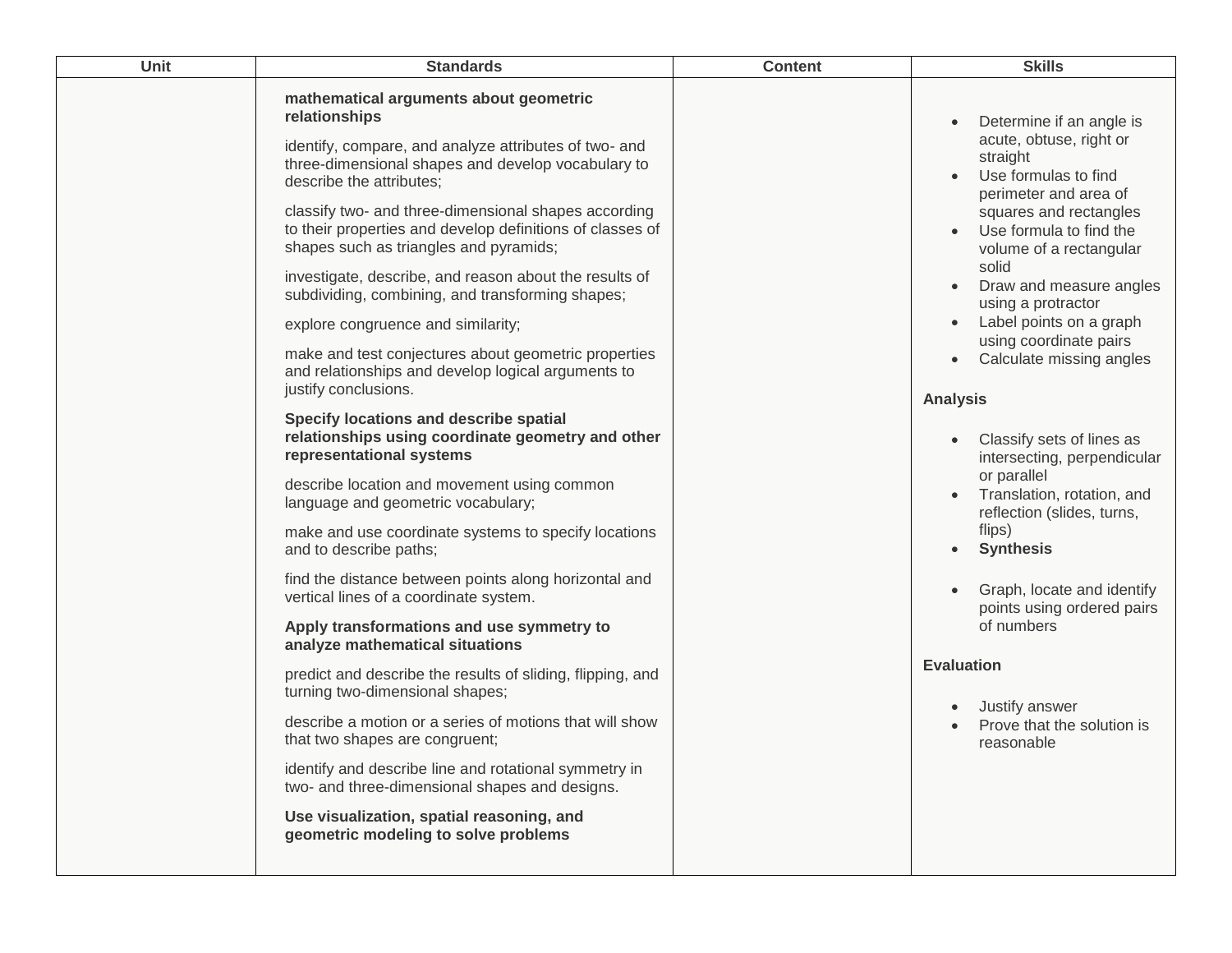| Unit | <b>Standards</b>                                                                                                                                          | <b>Content</b> | <b>Skills</b> |
|------|-----------------------------------------------------------------------------------------------------------------------------------------------------------|----------------|---------------|
|      | build and draw geometric objects;                                                                                                                         |                |               |
|      | create and describe mental images of objects,<br>patterns, and paths;                                                                                     |                |               |
|      | identify and build a three-dimensional object from two-<br>dimensional representations of that object;                                                    |                |               |
|      | identify and draw a two-dimensional representation of<br>a three-dimensional object;                                                                      |                |               |
|      | use geometric models to solve problems in other<br>areas of mathematics, such as number and<br>measurement;                                               |                |               |
|      | recognize geometric ideas and relationships and apply<br>them to other disciplines and to problems that arise in<br>the classroom or in everyday life.    |                |               |
|      | <b>Measurement</b>                                                                                                                                        |                |               |
|      | Understand measurable attributes of objects and<br>the units, systems, and processes of<br>measurement                                                    |                |               |
|      | understand such attributes as length, area, weight,<br>volume, and size of angle and select the appropriate<br>type of unit for measuring each attribute; |                |               |
|      | explore what happens to measurements of a two-<br>dimensional shape such as its perimeter and area<br>when the shape is changed in some way.              |                |               |
|      | Apply appropriate techniques, tools, and formulas<br>to determine measurements                                                                            |                |               |
|      | develop strategies for estimating the perimeters,<br>areas, and volumes of irregular shapes;                                                              |                |               |
|      | select and apply appropriate standard units and tools<br>to measure length, area, volume, weight, time,<br>temperature, and the size of angles;           |                |               |
|      | develop, understand, and use formulas to find the<br>area of rectangles and related triangles and<br>parallelograms;                                      |                |               |
|      |                                                                                                                                                           |                |               |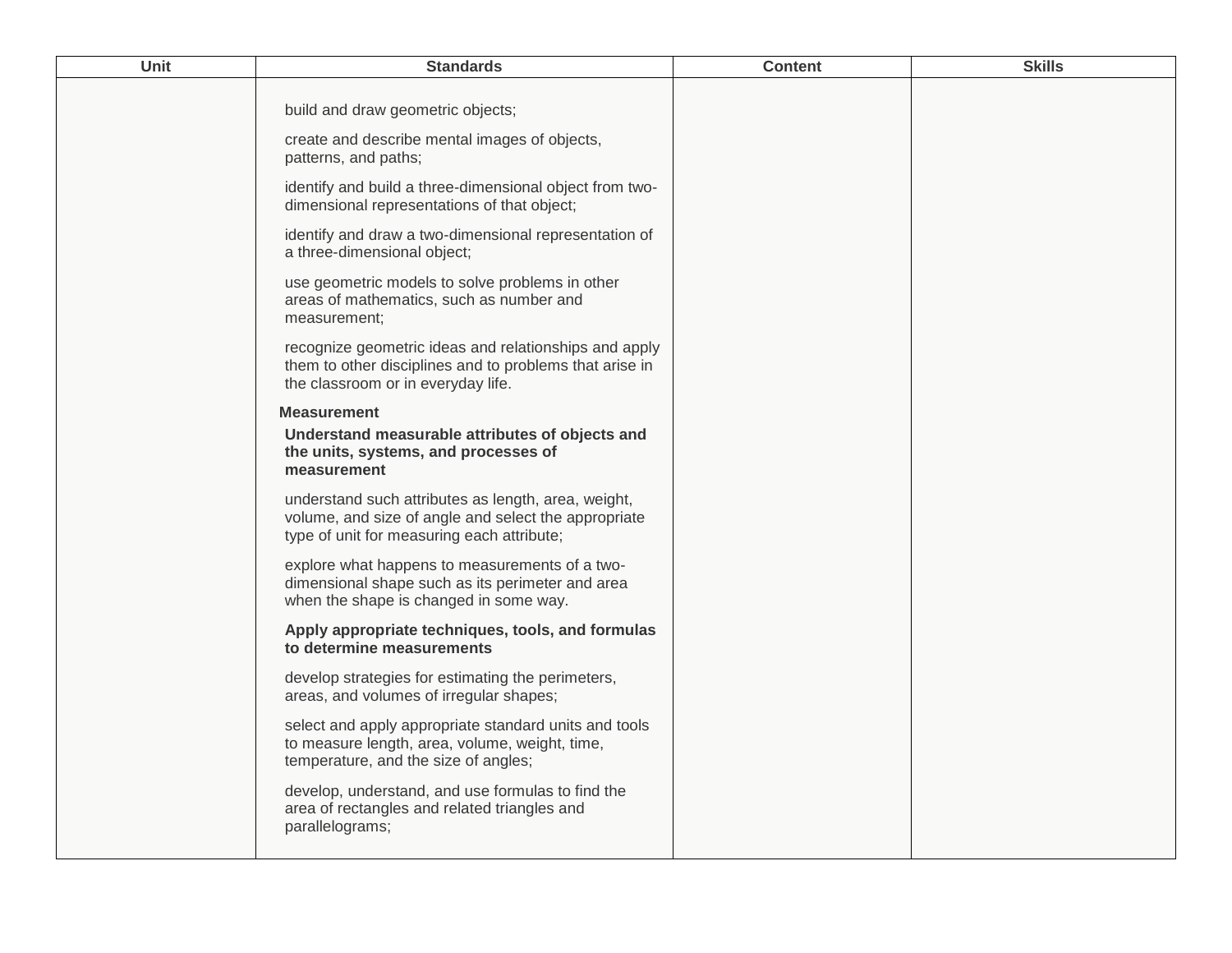| Unit | <b>Standards</b>                                                                                 | <b>Content</b> | <b>Skills</b> |
|------|--------------------------------------------------------------------------------------------------|----------------|---------------|
|      | develop strategies to determine the surface areas and<br>volumes of rectangular solids.          |                |               |
|      | <b>Process Standards</b><br><b>Problem Solving</b>                                               |                |               |
|      | Build new mathematical knowledge through problem<br>solving                                      |                |               |
|      | Solve problems that arise in mathematics and in other<br>contexts                                |                |               |
|      | Apply and adapt a variety of appropriate strategies to<br>solve problems                         |                |               |
|      | Monitor and reflect on the process of mathematical<br>problem solving                            |                |               |
|      | <b>Reasoning and Proof</b>                                                                       |                |               |
|      | Recognize reasoning and proof as fundamental<br>aspects of mathematics                           |                |               |
|      | Make and investigate mathematical conjectures                                                    |                |               |
|      | Develop and evaluate mathematical arguments and<br>proofs                                        |                |               |
|      | Select and use various types of reasoning and<br>methods of proof                                |                |               |
|      | <b>Communication</b>                                                                             |                |               |
|      | Organize and consolidate their mathematical thinking<br>through communication                    |                |               |
|      | Communicate their mathematical thinking coherently<br>and clearly to peers, teachers, and others |                |               |
|      | Analyze and evaluate the mathematical thinking and<br>strategies of others;                      |                |               |
|      | Use the language of mathematics to express<br>mathematical ideas precisely.                      |                |               |
|      | <b>Connections</b>                                                                               |                |               |
|      | Recognize and use connections among mathematical<br>ideas                                        |                |               |
|      |                                                                                                  |                |               |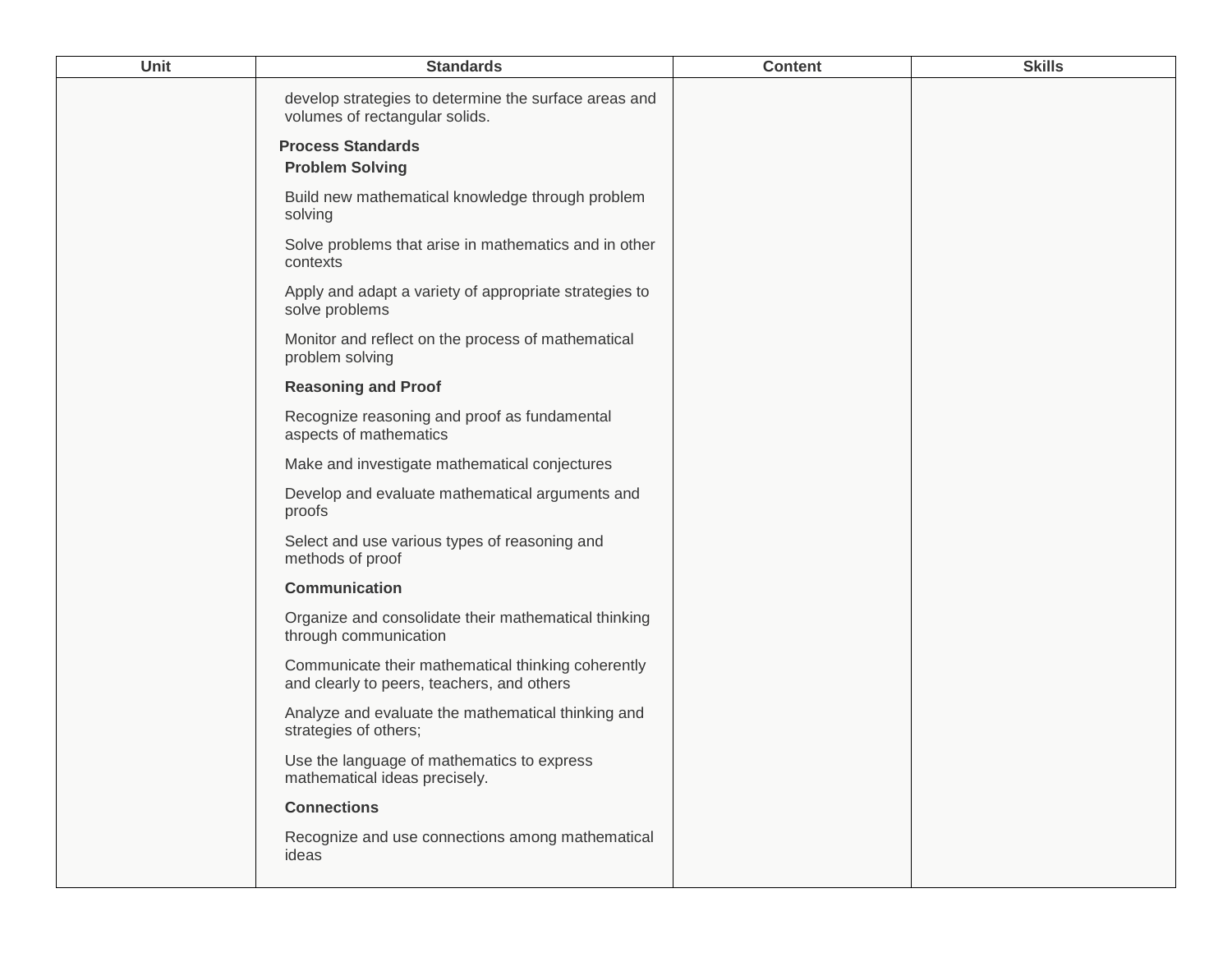| <b>Unit</b>      | <b>Standards</b>                                                                                                                                                                                                                                                                                                                                                                                                                                                                                                                                                                                                                                                                                                                                                                                                                                                                                      | <b>Content</b>                                                                                                                                                                                                                                                                                                                                                                                                                                                                                                | <b>Skills</b>                                                                                                                                                                                                                                                                                                                                                                                            |
|------------------|-------------------------------------------------------------------------------------------------------------------------------------------------------------------------------------------------------------------------------------------------------------------------------------------------------------------------------------------------------------------------------------------------------------------------------------------------------------------------------------------------------------------------------------------------------------------------------------------------------------------------------------------------------------------------------------------------------------------------------------------------------------------------------------------------------------------------------------------------------------------------------------------------------|---------------------------------------------------------------------------------------------------------------------------------------------------------------------------------------------------------------------------------------------------------------------------------------------------------------------------------------------------------------------------------------------------------------------------------------------------------------------------------------------------------------|----------------------------------------------------------------------------------------------------------------------------------------------------------------------------------------------------------------------------------------------------------------------------------------------------------------------------------------------------------------------------------------------------------|
|                  | Understand how mathematical ideas interconnect and<br>build on one another to produce a coherent whole<br>Recognize and apply mathematics in contexts outside<br>of mathematics<br><b>Representation</b><br>Create and use representations to organize, record,<br>and communicate mathematical ideas<br>Select, apply, and translate among mathematical<br>representations to solve problems                                                                                                                                                                                                                                                                                                                                                                                                                                                                                                         |                                                                                                                                                                                                                                                                                                                                                                                                                                                                                                               |                                                                                                                                                                                                                                                                                                                                                                                                          |
|                  | Use representations to model and interpret physical,<br>social, and mathematical phenomena<br>© Copyright 2010. National Governors Association<br>Center for Best Practices and Council of Chief State                                                                                                                                                                                                                                                                                                                                                                                                                                                                                                                                                                                                                                                                                                |                                                                                                                                                                                                                                                                                                                                                                                                                                                                                                               |                                                                                                                                                                                                                                                                                                                                                                                                          |
|                  | School Officers. All rights reserved.                                                                                                                                                                                                                                                                                                                                                                                                                                                                                                                                                                                                                                                                                                                                                                                                                                                                 |                                                                                                                                                                                                                                                                                                                                                                                                                                                                                                               |                                                                                                                                                                                                                                                                                                                                                                                                          |
| <b>Fractions</b> | <b>CCSS: Mathematics</b><br><b>CCSS: Grade 4</b><br><b>Number &amp; Operations-Fractions</b><br>4.NF.A. Extend understanding of fraction<br>equivalence and ordering.<br>4.NF.A.1. Explain why a fraction a/b is equivalent to a<br>fraction ( $n \times a$ )/( $n \times b$ ) by using visual fraction models,<br>with attention to how the number and size of the parts<br>differ even though the two fractions themselves are<br>the same size. Use this principle to recognize and<br>generate equivalent fractions.<br>4.NF.A.2. Compare two fractions with different<br>numerators and different denominators, e.g., by<br>creating common denominators or numerators, or by<br>comparing to a benchmark fraction such as 1/2.<br>Recognize that comparisons are valid only when the<br>two fractions refer to the same whole. Record the<br>results of comparisons with symbols $>$ , $=$ , or | <b>Reading and Writing</b><br>Fractions (modeling,<br>understanding and<br>representing fractions)<br><b>Equivalent Fractions</b><br>Compare and Order<br>Fractions<br><b>Factors and Multiples</b><br><b>Reducing Fractions to</b><br>$\bullet$<br>Simplest Form<br><b>LCM</b> and GCF<br><b>Numerical operations</b><br>with fractions (like and<br>unlike denominators)<br><b>Mixed Numbers</b><br><b>Improper Fractions</b><br>$\bullet$<br>Prime and composite<br>numbers<br>unit/benchmark<br>fractions | The students will be able to:<br><b>Knowledge</b><br>Identify equivalent<br>fractions<br>Recognize the numerator<br>and denominator of a<br>fraction<br>Find common factors and<br>multiples<br>Find fractional parts of a<br>number<br>Identify a unit fraction<br>(benchmark fraction)<br>Comprehension<br>Compare and order<br>fractions<br>Rename improper<br>fractions as whole<br>numbers or mixed |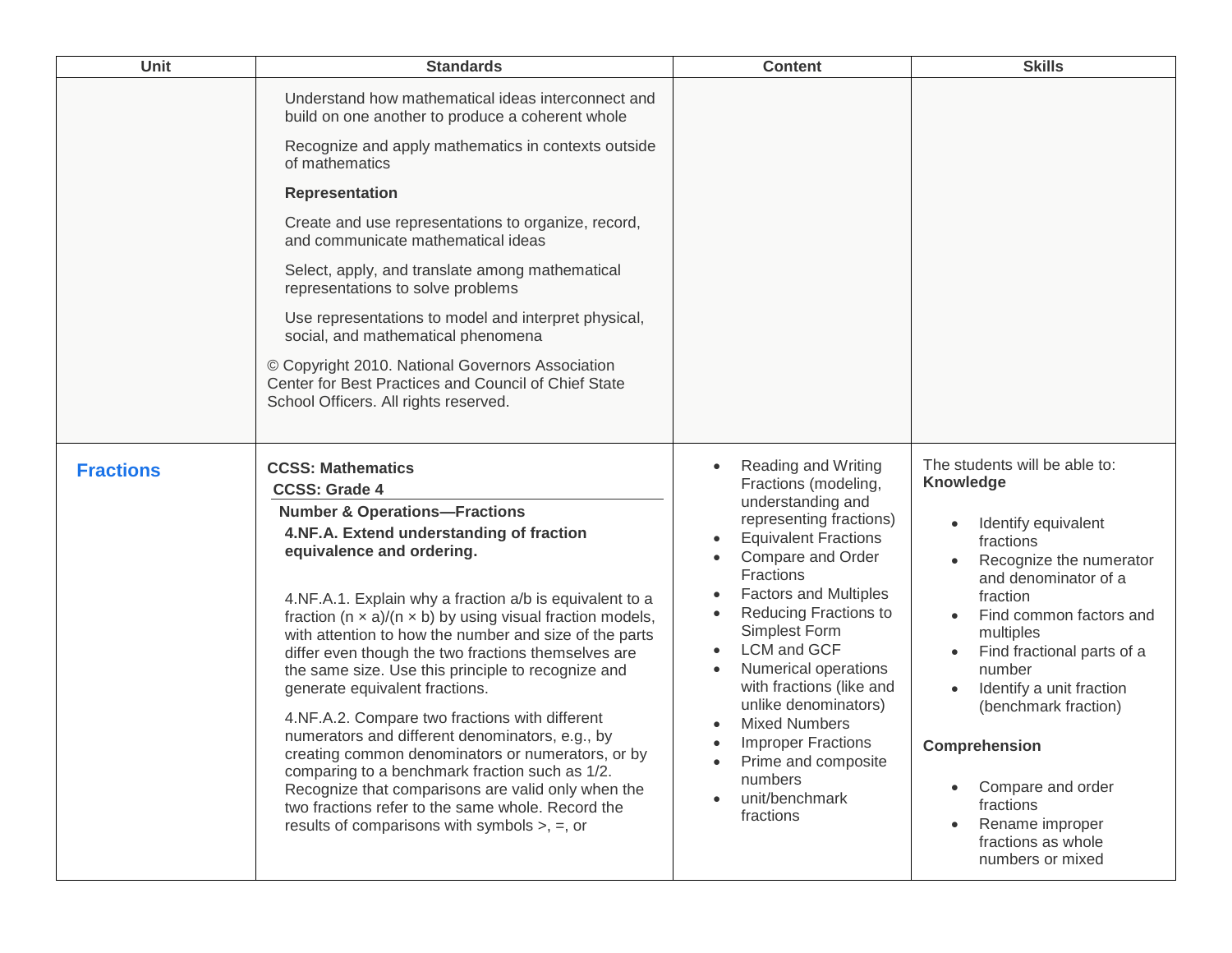| <b>Unit</b> | <b>Standards</b>                                                                                                                                                                                                                                | <b>Content</b> | <b>Skills</b>                                                                                                                                                          |
|-------------|-------------------------------------------------------------------------------------------------------------------------------------------------------------------------------------------------------------------------------------------------|----------------|------------------------------------------------------------------------------------------------------------------------------------------------------------------------|
|             | 4.NF.B. Build fractions from unit fractions by<br>applying and extending previous understandings<br>of operations on whole numbers.                                                                                                             |                | numbers in simplest form/<br>rename mixed numbers as<br>improper fractions                                                                                             |
|             | 4.NF.B.3. Understand a fraction $a/b$ with $a > 1$ as a<br>sum of fractions 1/b.                                                                                                                                                                |                | <b>Application</b>                                                                                                                                                     |
|             | 4.NF.B.3a. Understand addition and subtraction of<br>fractions as joining and separating parts referring to<br>the same whole.                                                                                                                  |                | Add and subtract fractions<br>with like denominators<br>Add and subtract fractions                                                                                     |
|             | 4.NF.B.3b. Decompose a fraction into a sum of<br>fractions with the same denominator in more than one<br>way, recording each decomposition by an equation.<br>Justify decompositions, e.g., by using a visual fraction<br>model.                |                | with unlike denominators<br>Read and write mixed<br>$\bullet$<br>numbers<br>Write whole numbers as a<br>fraction<br>Review prime and<br>$\bullet$<br>composite numbers |
|             | 4.NF.B.3c. Add and subtract mixed numbers with like<br>denominators, e.g., by replacing each mixed number<br>with an equivalent fraction, and/or by using properties<br>of operations and the relationship between addition<br>and subtraction. |                | <b>Analysis</b><br>Reduce fractions to<br>simplest form                                                                                                                |
|             | 4.NF.B.3d. Solve word problems involving addition<br>and subtraction of fractions referring to the same<br>whole and having like denominators, e.g., by using<br>visual fraction models and equations to represent the<br>problem.              |                | <b>Synthesis</b><br>Solve problems using a<br>variety of strategies                                                                                                    |
|             | 4.NF.B.4. Apply and extend previous understandings<br>of multiplication to multiply a fraction by a whole<br>number.                                                                                                                            |                | <b>Evaluation</b>                                                                                                                                                      |
|             | 4.NF.B.4c. Solve word problems involving<br>multiplication of a fraction by a whole number, e.g., by<br>using visual fraction models and equations to<br>represent the problem.                                                                 |                | Justify answer<br>Prove that the solution is<br>reasonable<br>Estimate fractions closer<br>to zero, half or one                                                        |
|             | 4.NF.C. Understand decimal notation for fractions,<br>and compare decimal fractions.                                                                                                                                                            |                |                                                                                                                                                                        |
|             | 4.NF.C.5. Express a fraction with denominator 10 as<br>an equivalent fraction with denominator 100, and use                                                                                                                                     |                |                                                                                                                                                                        |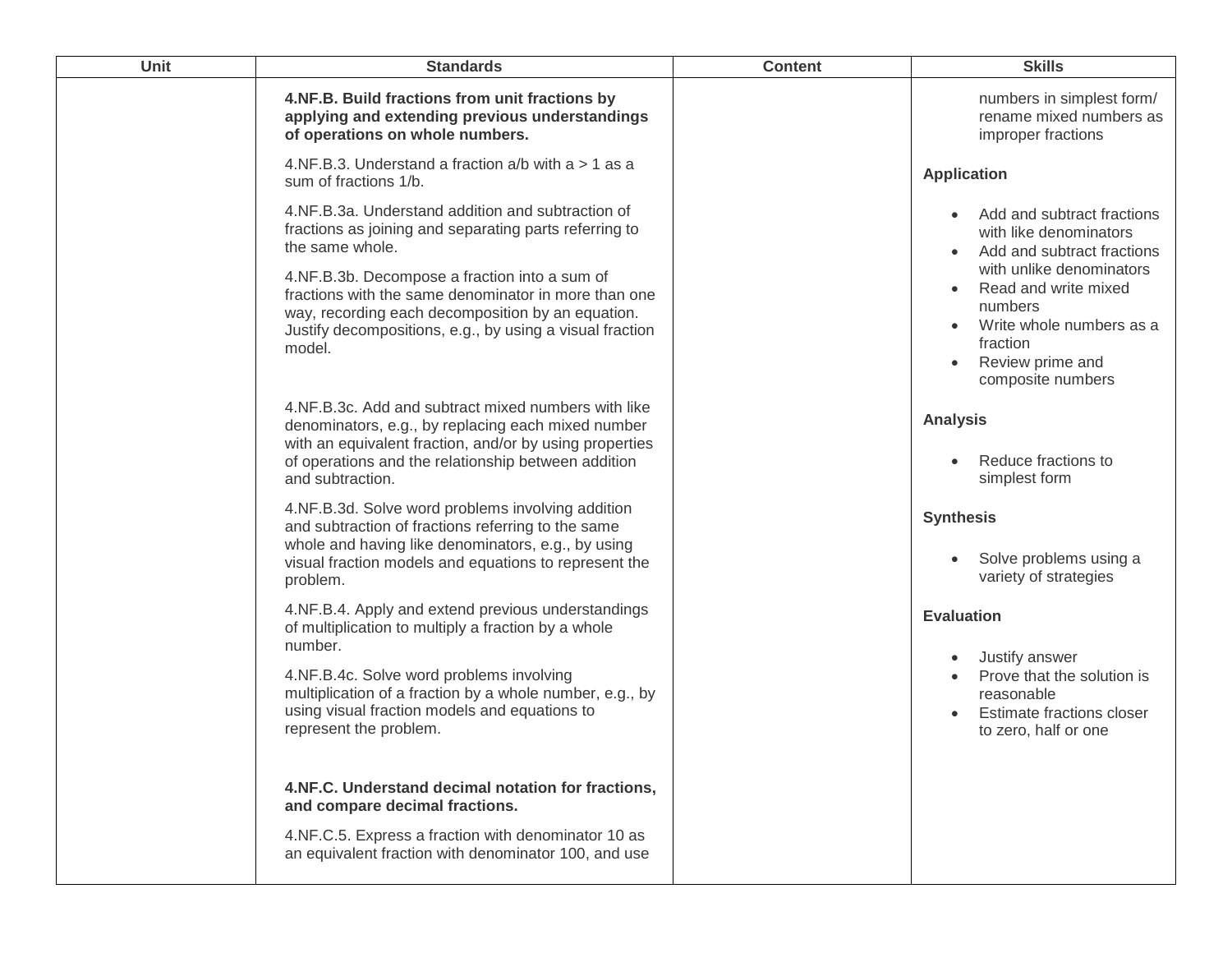| <b>Unit</b> | <b>Standards</b>                                                                                                                                                                                                                                           | <b>Content</b> | <b>Skills</b> |
|-------------|------------------------------------------------------------------------------------------------------------------------------------------------------------------------------------------------------------------------------------------------------------|----------------|---------------|
|             | this technique to add two fractions with respective<br>denominators 10 and 100.                                                                                                                                                                            |                |               |
|             | <b>NCTM: Mathematics</b><br>NCTM: Grades 3 - 5                                                                                                                                                                                                             |                |               |
|             | <b>Number &amp; Operations</b>                                                                                                                                                                                                                             |                |               |
|             | Understand numbers, ways of representing<br>numbers, relationships among numbers, and<br>number systems                                                                                                                                                    |                |               |
|             | develop understanding of fractions as parts of unit<br>wholes, as parts of a collection, as locations on<br>number lines, and as divisions of whole numbers;                                                                                               |                |               |
|             | use models, benchmarks, and equivalent forms to<br>judge the size of fractions;                                                                                                                                                                            |                |               |
|             | recognize and generate equivalent forms of commonly<br>used fractions, decimals, and percents;                                                                                                                                                             |                |               |
|             | describe classes of numbers according to<br>characteristics such as the nature of their factors.                                                                                                                                                           |                |               |
|             | Compute fluently and make reasonable estimates                                                                                                                                                                                                             |                |               |
|             | develop and use strategies to estimate computations<br>involving fractions and decimals in situations relevant<br>to students' experience;                                                                                                                 |                |               |
|             | use visual models, benchmarks, and equivalent forms<br>to add and subtract commonly used fractions and<br>decimals;                                                                                                                                        |                |               |
|             | select appropriate methods and tools for computing<br>with whole numbers from among mental computation,<br>estimation, calculators, and paper and pencil<br>according to the context and nature of the computation<br>and use the selected method or tools |                |               |
|             | <b>Process Standards</b><br><b>Problem Solving</b>                                                                                                                                                                                                         |                |               |
|             | Build new mathematical knowledge through problem<br>solving                                                                                                                                                                                                |                |               |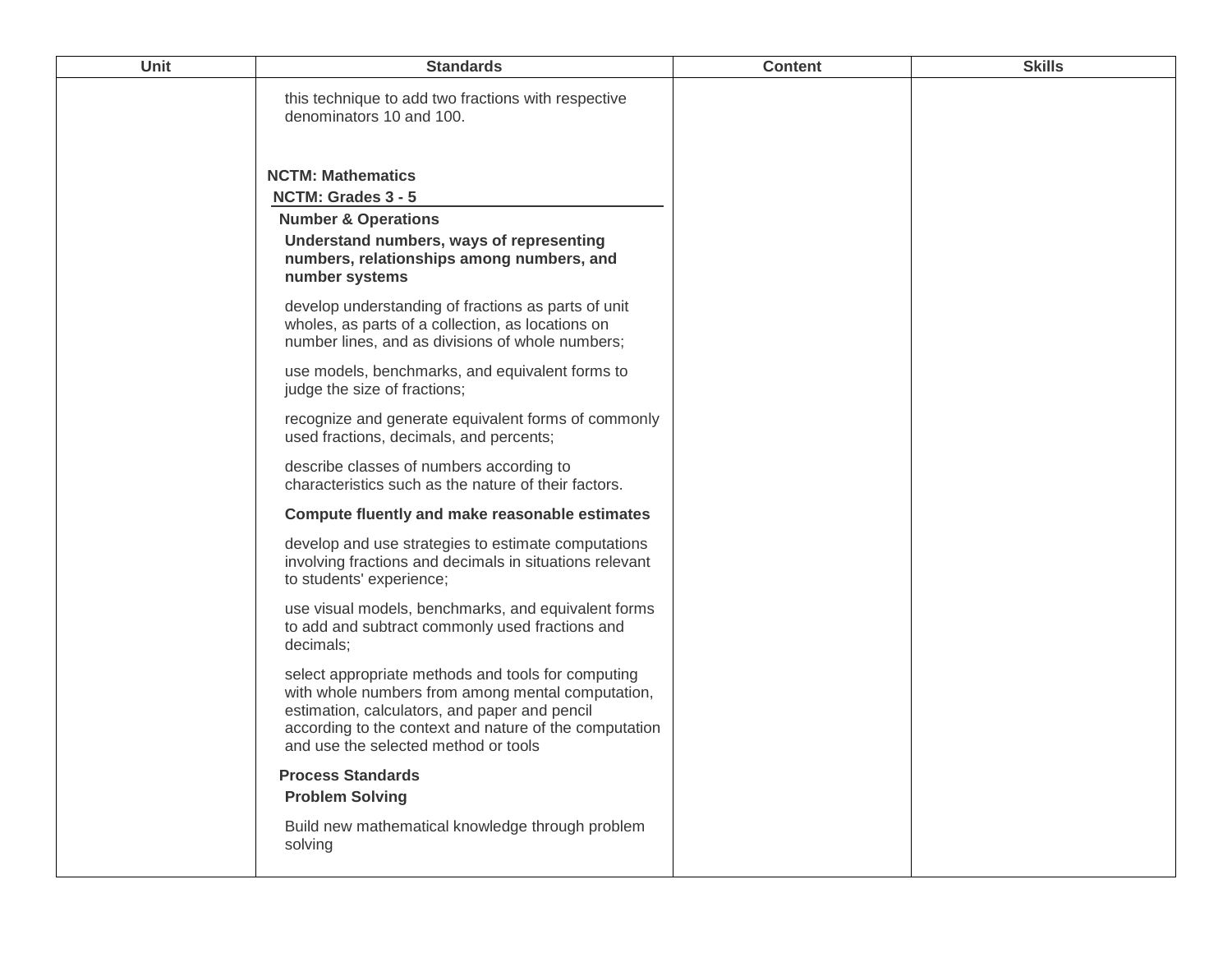| Unit | <b>Standards</b>                                                                                       | <b>Content</b> | <b>Skills</b> |
|------|--------------------------------------------------------------------------------------------------------|----------------|---------------|
|      | Solve problems that arise in mathematics and in other<br>contexts                                      |                |               |
|      | Apply and adapt a variety of appropriate strategies to<br>solve problems                               |                |               |
|      | Monitor and reflect on the process of mathematical<br>problem solving                                  |                |               |
|      | <b>Reasoning and Proof</b>                                                                             |                |               |
|      | Recognize reasoning and proof as fundamental<br>aspects of mathematics                                 |                |               |
|      | Make and investigate mathematical conjectures                                                          |                |               |
|      | Develop and evaluate mathematical arguments and<br>proofs                                              |                |               |
|      | Select and use various types of reasoning and<br>methods of proof                                      |                |               |
|      | Communication                                                                                          |                |               |
|      | Organize and consolidate their mathematical thinking<br>through communication                          |                |               |
|      | Communicate their mathematical thinking coherently<br>and clearly to peers, teachers, and others       |                |               |
|      | Analyze and evaluate the mathematical thinking and<br>strategies of others;                            |                |               |
|      | Use the language of mathematics to express<br>mathematical ideas precisely.                            |                |               |
|      | <b>Connections</b>                                                                                     |                |               |
|      | Recognize and use connections among mathematical<br>ideas                                              |                |               |
|      | Understand how mathematical ideas interconnect and<br>build on one another to produce a coherent whole |                |               |
|      | Recognize and apply mathematics in contexts outside<br>of mathematics                                  |                |               |
|      | <b>Representation</b>                                                                                  |                |               |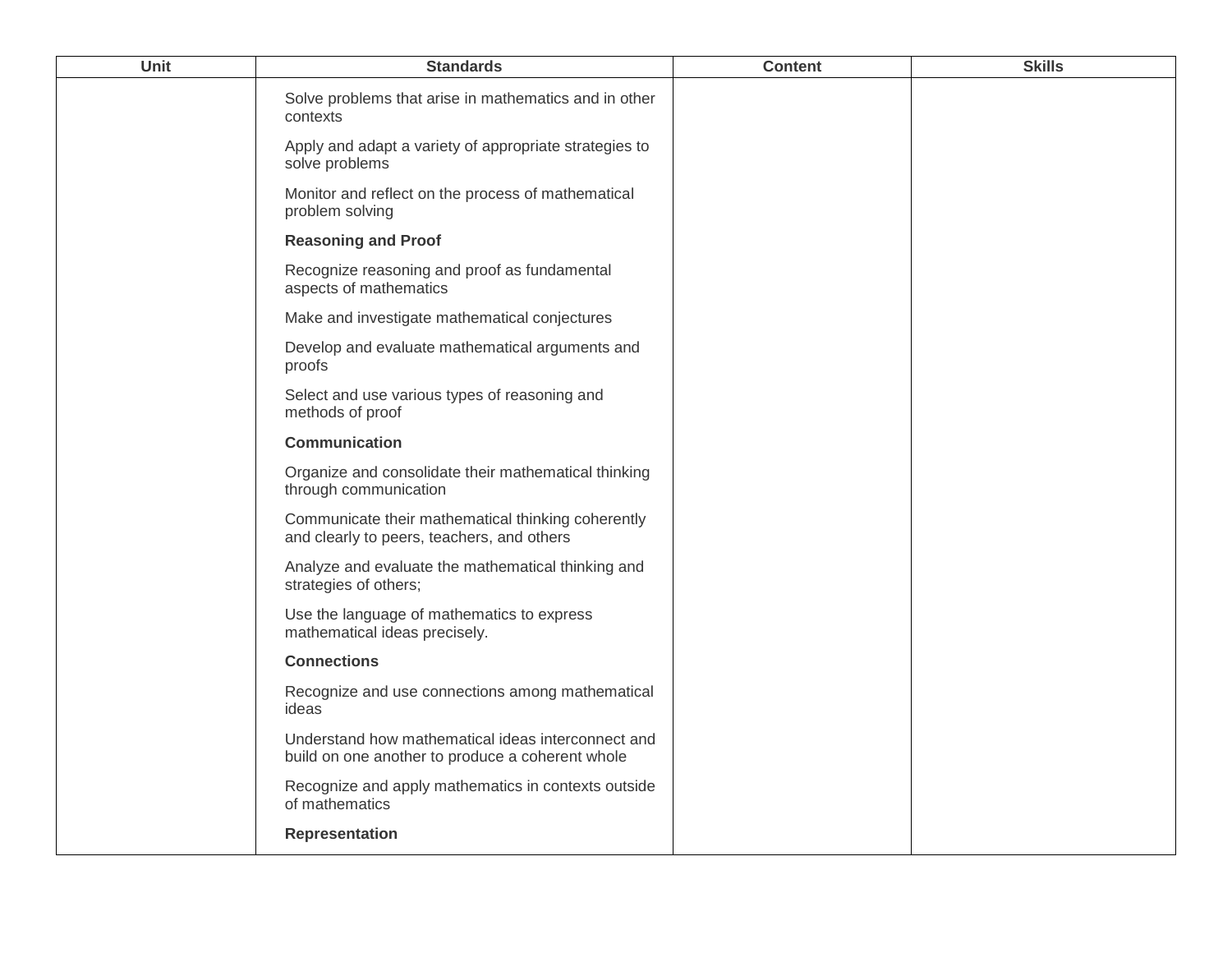| Unit            | <b>Standards</b>                                                                                                                                                                                                                                                                                                                                                                                                                                                                                                                                                                                                                                                                                                                                                                                                                                                                                                                                                                                                                                                        | <b>Content</b>                                                                                                                                                                                                                                                                                                                                                                     | <b>Skills</b>                                                                                                                                                                                                                                                                                                                                                                                                                                                                                      |
|-----------------|-------------------------------------------------------------------------------------------------------------------------------------------------------------------------------------------------------------------------------------------------------------------------------------------------------------------------------------------------------------------------------------------------------------------------------------------------------------------------------------------------------------------------------------------------------------------------------------------------------------------------------------------------------------------------------------------------------------------------------------------------------------------------------------------------------------------------------------------------------------------------------------------------------------------------------------------------------------------------------------------------------------------------------------------------------------------------|------------------------------------------------------------------------------------------------------------------------------------------------------------------------------------------------------------------------------------------------------------------------------------------------------------------------------------------------------------------------------------|----------------------------------------------------------------------------------------------------------------------------------------------------------------------------------------------------------------------------------------------------------------------------------------------------------------------------------------------------------------------------------------------------------------------------------------------------------------------------------------------------|
|                 | Select, apply, and translate among mathematical<br>representations to solve problems<br>Use representations to model and interpret physical,<br>social, and mathematical phenomena<br>© Copyright 2010. National Governors Association<br>Center for Best Practices and Council of Chief State<br>School Officers. All rights reserved.                                                                                                                                                                                                                                                                                                                                                                                                                                                                                                                                                                                                                                                                                                                                 |                                                                                                                                                                                                                                                                                                                                                                                    |                                                                                                                                                                                                                                                                                                                                                                                                                                                                                                    |
| <b>Decimals</b> | <b>CCSS: Mathematics</b><br><b>CCSS: Grade 4</b><br><b>Number &amp; Operations-Fractions</b><br>4.NF.C. Understand decimal notation for fractions,<br>and compare decimal fractions.<br>4.NF.C.5. Express a fraction with denominator 10 as<br>an equivalent fraction with denominator 100, and use<br>this technique to add two fractions with respective<br>denominators 10 and 100.<br>4.NF.C.6. Use decimal notation for fractions with<br>denominators 10 or 100<br>4.NF.C.7. Compare two decimals to hundredths by<br>reasoning about their size. Recognize that<br>comparisons are valid only when the two decimals<br>refer to the same whole. Record the results of<br>comparisons with the symbols $>$ , $=$ , or<br><b>NCTM: Mathematics</b><br>NCTM: Grades 3 - 5<br><b>Number &amp; Operations</b><br>Understand numbers, ways of representing<br>numbers, relationships among numbers, and<br>number systems<br>understand the place-value structure of the base-ten<br>number system and be able to represent and compare<br>whole numbers and decimals; | <b>Reading and Writing</b><br>Decimals to the<br><b>Hundredths Place</b><br>Rounding to the<br><b>Nearest Whole</b><br>Number and Tenths<br>Adding and<br>$\bullet$<br><b>Subtracting Decimals</b><br><b>Ordering Decimals</b><br>$\bullet$<br>Money and Decimals<br>Relationship of<br>fractions and decimals<br>with denominator of 10<br>or 100<br>Decimals with number<br>line | The students will be able to:<br><b>Comprehension</b><br>Compare decimals up the<br>hundredths place<br>Compare and order<br>decimals<br>Compare money amounts<br><b>Application</b><br>Read and write decimals<br>to tenths and hundredths<br>Add and subtract decimals<br>Round decimals to the<br>nearest whole number and<br>tenths<br>Add and subtract money<br>values<br>change between fractions<br>and decimals (10s and<br>100s)<br>Label number line with<br>decimal<br><b>Synthesis</b> |
|                 |                                                                                                                                                                                                                                                                                                                                                                                                                                                                                                                                                                                                                                                                                                                                                                                                                                                                                                                                                                                                                                                                         |                                                                                                                                                                                                                                                                                                                                                                                    |                                                                                                                                                                                                                                                                                                                                                                                                                                                                                                    |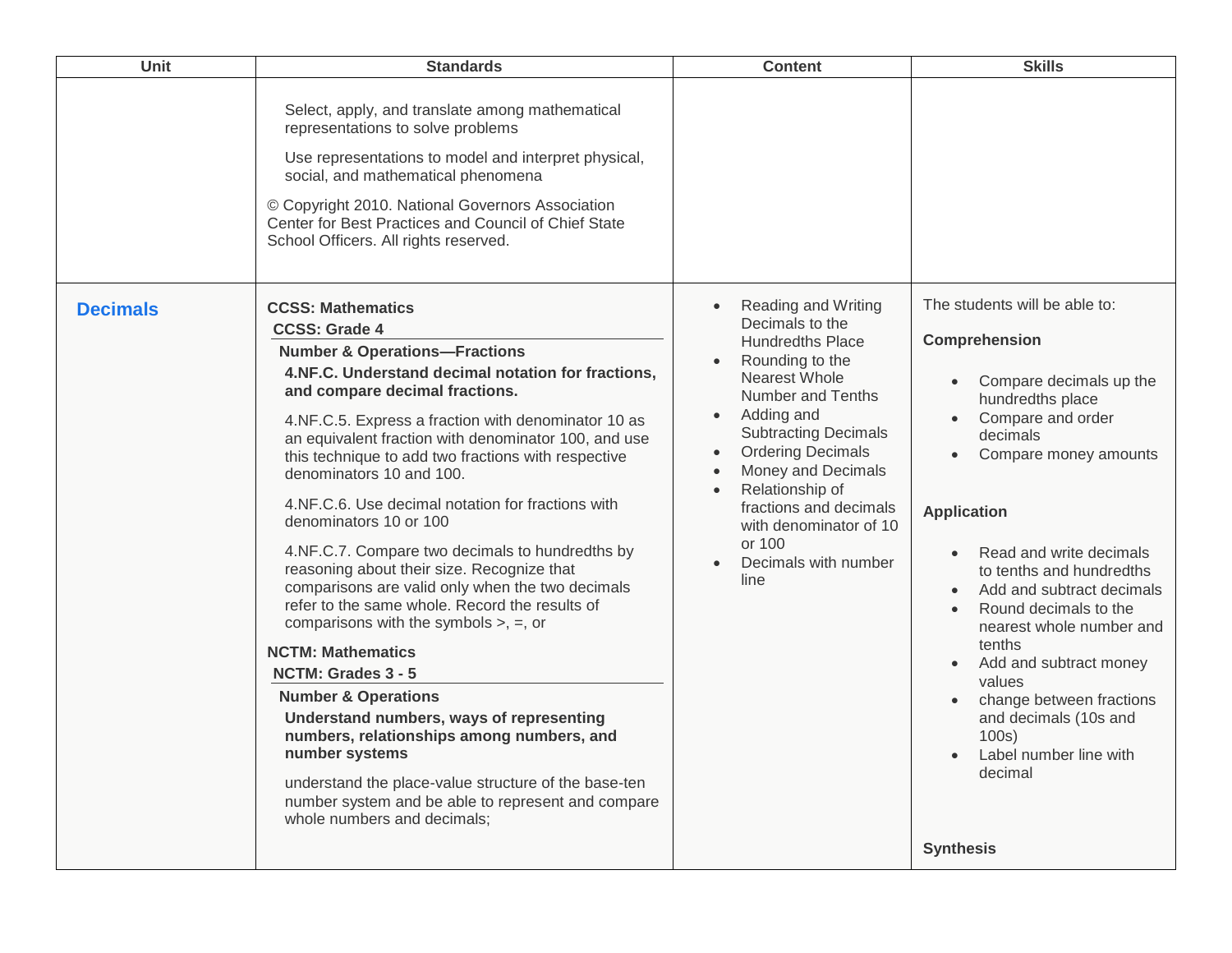| Unit | <b>Standards</b>                                                                                                                                                                                                                                           | <b>Content</b> | <b>Skills</b>                                              |
|------|------------------------------------------------------------------------------------------------------------------------------------------------------------------------------------------------------------------------------------------------------------|----------------|------------------------------------------------------------|
|      | recognize and generate equivalent forms of commonly<br>used fractions, decimals, and percents;                                                                                                                                                             |                | Solve problems using a                                     |
|      | Compute fluently and make reasonable estimates                                                                                                                                                                                                             |                | variety of strategies                                      |
|      | develop and use strategies to estimate computations<br>involving fractions and decimals in situations relevant<br>to students' experience;                                                                                                                 |                | <b>Evaluation</b>                                          |
|      | use visual models, benchmarks, and equivalent forms<br>to add and subtract commonly used fractions and<br>decimals;                                                                                                                                        |                | Justify answer<br>Prove that the solution is<br>reasonable |
|      | select appropriate methods and tools for computing<br>with whole numbers from among mental computation,<br>estimation, calculators, and paper and pencil<br>according to the context and nature of the computation<br>and use the selected method or tools |                |                                                            |
|      | <b>Process Standards</b><br><b>Problem Solving</b>                                                                                                                                                                                                         |                |                                                            |
|      | Build new mathematical knowledge through problem<br>solving                                                                                                                                                                                                |                |                                                            |
|      | Solve problems that arise in mathematics and in other<br>contexts                                                                                                                                                                                          |                |                                                            |
|      | Apply and adapt a variety of appropriate strategies to<br>solve problems                                                                                                                                                                                   |                |                                                            |
|      | Monitor and reflect on the process of mathematical<br>problem solving                                                                                                                                                                                      |                |                                                            |
|      | <b>Reasoning and Proof</b>                                                                                                                                                                                                                                 |                |                                                            |
|      | Recognize reasoning and proof as fundamental<br>aspects of mathematics                                                                                                                                                                                     |                |                                                            |
|      | Make and investigate mathematical conjectures                                                                                                                                                                                                              |                |                                                            |
|      | Develop and evaluate mathematical arguments and<br>proofs                                                                                                                                                                                                  |                |                                                            |
|      | Select and use various types of reasoning and<br>methods of proof                                                                                                                                                                                          |                |                                                            |
|      | <b>Communication</b>                                                                                                                                                                                                                                       |                |                                                            |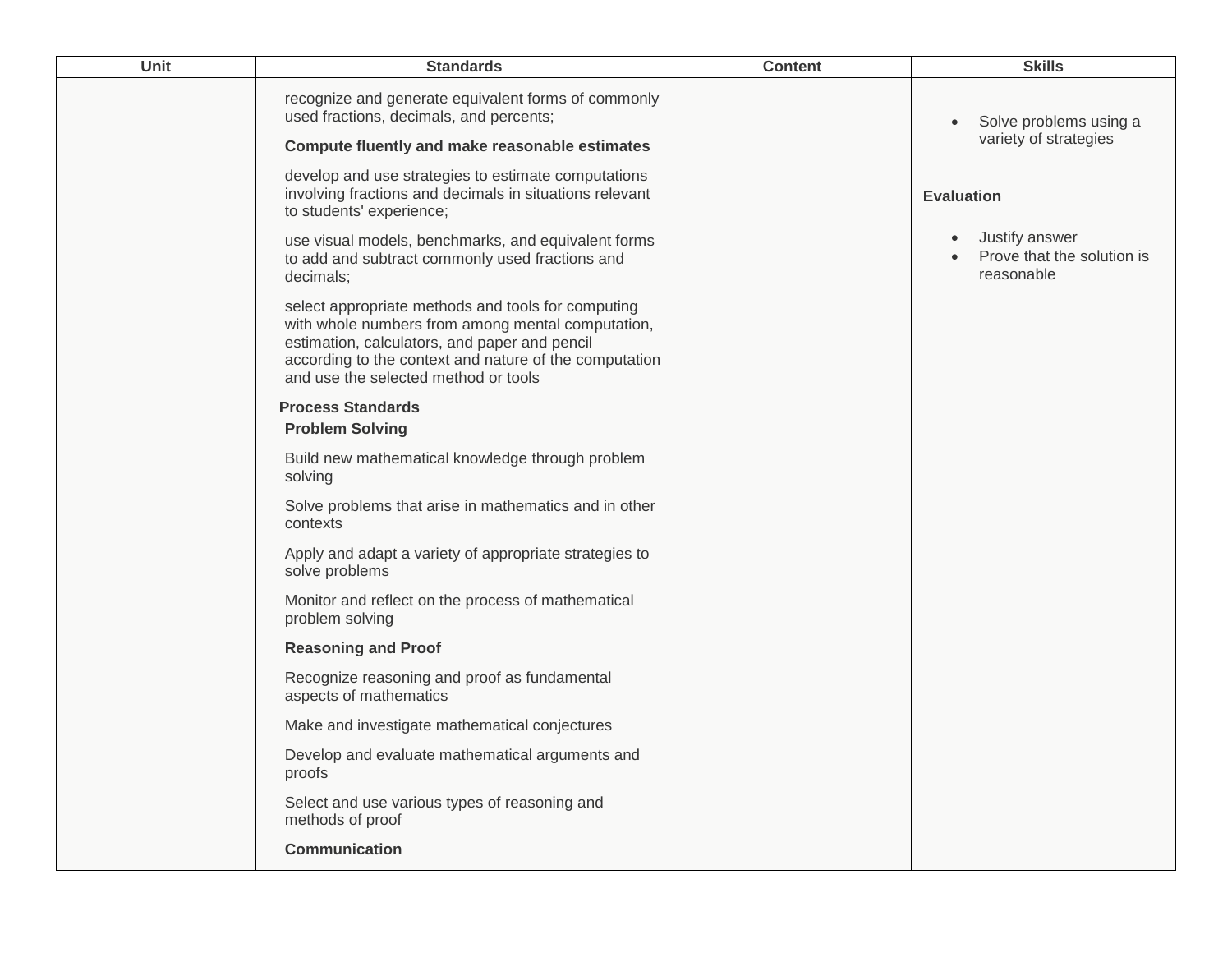| Organize and consolidate their mathematical thinking<br>through communication<br>Communicate their mathematical thinking coherently<br>and clearly to peers, teachers, and others<br>Analyze and evaluate the mathematical thinking and<br>strategies of others;<br>Use the language of mathematics to express<br>mathematical ideas precisely.<br><b>Connections</b><br>Recognize and use connections among mathematical<br>ideas<br>Understand how mathematical ideas interconnect and<br>build on one another to produce a coherent whole<br>Recognize and apply mathematics in contexts outside<br>of mathematics<br><b>Representation</b><br>Create and use representations to organize, record,<br>and communicate mathematical ideas<br>Select, apply, and translate among mathematical<br>representations to solve problems<br>Use representations to model and interpret physical,<br>social, and mathematical phenomena<br>© Copyright 2010. National Governors Association<br>Center for Best Practices and Council of Chief State<br>School Officers. All rights reserved.<br>The students will know the<br>The students will be able to:<br><b>CCSS: Mathematics</b><br><b>Measurement</b><br>following terms:<br><b>CCSS: Grade 4</b><br>Knowledge<br><b>Measurement &amp; Data</b><br>4.MD.A. Solve problems involving measurement<br>Understand relative size of<br>Length<br>and conversion of measurements from a larger<br>measurement units (km,<br>Capacity | <b>Unit</b> | <b>Standards</b>        | <b>Content</b> | <b>Skills</b> |
|----------------------------------------------------------------------------------------------------------------------------------------------------------------------------------------------------------------------------------------------------------------------------------------------------------------------------------------------------------------------------------------------------------------------------------------------------------------------------------------------------------------------------------------------------------------------------------------------------------------------------------------------------------------------------------------------------------------------------------------------------------------------------------------------------------------------------------------------------------------------------------------------------------------------------------------------------------------------------------------------------------------------------------------------------------------------------------------------------------------------------------------------------------------------------------------------------------------------------------------------------------------------------------------------------------------------------------------------------------------------------------------------------------------------------------------------------------------------------------|-------------|-------------------------|----------------|---------------|
|                                                                                                                                                                                                                                                                                                                                                                                                                                                                                                                                                                                                                                                                                                                                                                                                                                                                                                                                                                                                                                                                                                                                                                                                                                                                                                                                                                                                                                                                                  |             |                         |                |               |
|                                                                                                                                                                                                                                                                                                                                                                                                                                                                                                                                                                                                                                                                                                                                                                                                                                                                                                                                                                                                                                                                                                                                                                                                                                                                                                                                                                                                                                                                                  |             |                         |                |               |
|                                                                                                                                                                                                                                                                                                                                                                                                                                                                                                                                                                                                                                                                                                                                                                                                                                                                                                                                                                                                                                                                                                                                                                                                                                                                                                                                                                                                                                                                                  |             |                         |                |               |
|                                                                                                                                                                                                                                                                                                                                                                                                                                                                                                                                                                                                                                                                                                                                                                                                                                                                                                                                                                                                                                                                                                                                                                                                                                                                                                                                                                                                                                                                                  |             |                         |                |               |
|                                                                                                                                                                                                                                                                                                                                                                                                                                                                                                                                                                                                                                                                                                                                                                                                                                                                                                                                                                                                                                                                                                                                                                                                                                                                                                                                                                                                                                                                                  |             |                         |                |               |
|                                                                                                                                                                                                                                                                                                                                                                                                                                                                                                                                                                                                                                                                                                                                                                                                                                                                                                                                                                                                                                                                                                                                                                                                                                                                                                                                                                                                                                                                                  |             |                         |                |               |
|                                                                                                                                                                                                                                                                                                                                                                                                                                                                                                                                                                                                                                                                                                                                                                                                                                                                                                                                                                                                                                                                                                                                                                                                                                                                                                                                                                                                                                                                                  |             |                         |                |               |
|                                                                                                                                                                                                                                                                                                                                                                                                                                                                                                                                                                                                                                                                                                                                                                                                                                                                                                                                                                                                                                                                                                                                                                                                                                                                                                                                                                                                                                                                                  |             |                         |                |               |
|                                                                                                                                                                                                                                                                                                                                                                                                                                                                                                                                                                                                                                                                                                                                                                                                                                                                                                                                                                                                                                                                                                                                                                                                                                                                                                                                                                                                                                                                                  |             | unit to a smaller unit. | Weight         |               |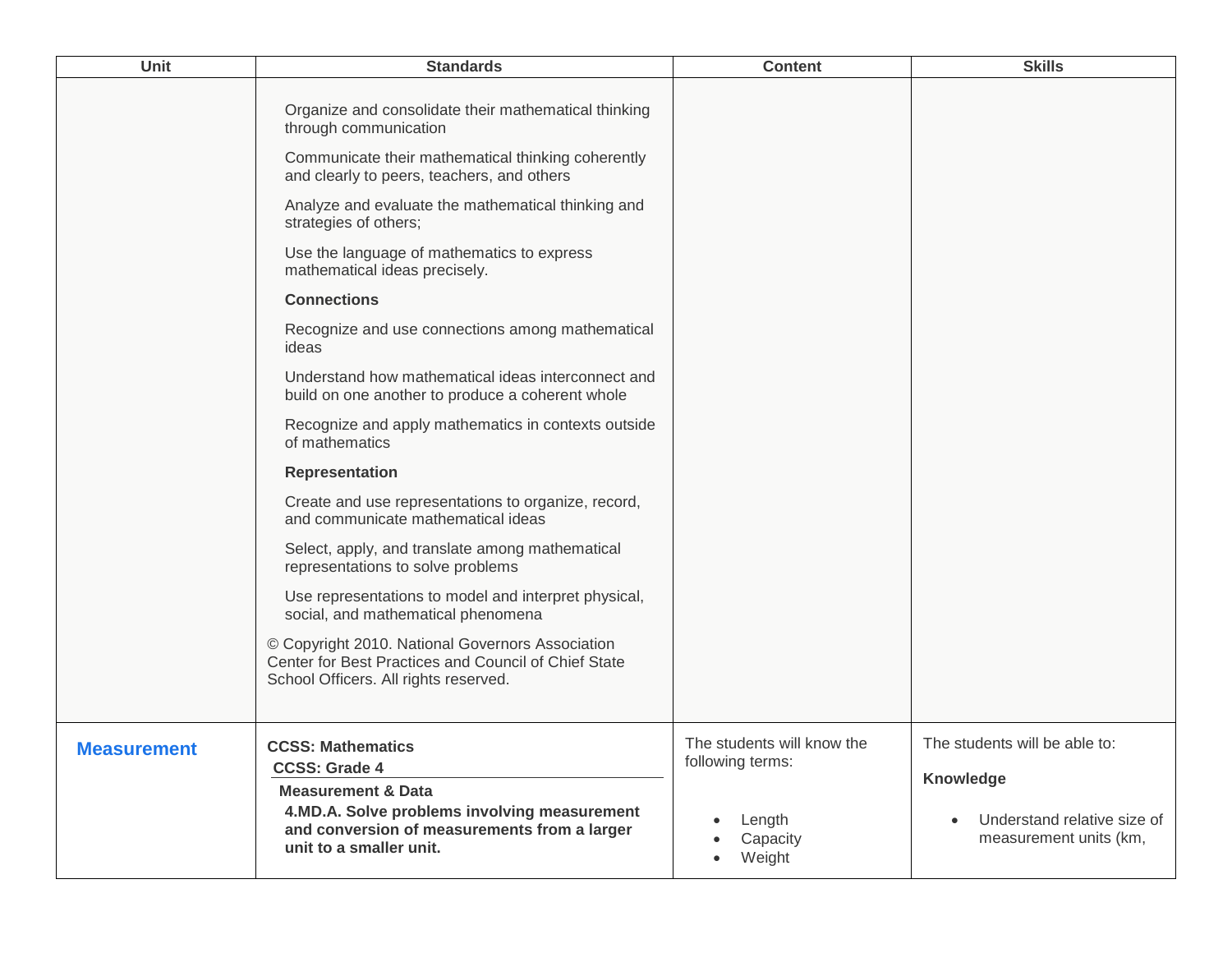| Unit | <b>Standards</b>                                                                                                                                                                                                                                                                                                                                                                                                                                                                                                                                                                                                                                                                                                                                                                                                                                                                             | <b>Content</b>                                                                                                                                                                    | <b>Skills</b>                                                                                                                                                                                                                                                                                                                                                                                                                                                                                |
|------|----------------------------------------------------------------------------------------------------------------------------------------------------------------------------------------------------------------------------------------------------------------------------------------------------------------------------------------------------------------------------------------------------------------------------------------------------------------------------------------------------------------------------------------------------------------------------------------------------------------------------------------------------------------------------------------------------------------------------------------------------------------------------------------------------------------------------------------------------------------------------------------------|-----------------------------------------------------------------------------------------------------------------------------------------------------------------------------------|----------------------------------------------------------------------------------------------------------------------------------------------------------------------------------------------------------------------------------------------------------------------------------------------------------------------------------------------------------------------------------------------------------------------------------------------------------------------------------------------|
|      | 4.MD.A.1. Know relative sizes of measurement units<br>within one system of units including km, m, cm; kg, g;<br>lb, oz.; I, ml; hr, min, sec. Within a single system of<br>measurement, express measurements in a larger unit<br>in terms of a smaller unit. Record measurement<br>equivalents in a two-column table.<br>4.MD.A.2. Use the four operations to solve word<br>problems involving distances, intervals of time, liquid<br>volumes, masses of objects, and money, including<br>problems involving simple fractions or decimals, and<br>problems that require expressing measurements given<br>in a larger unit in terms of a smaller unit. Represent<br>measurement quantities using diagrams such as<br>number line diagrams that feature a measurement<br>scale.<br>4.MD.A.3. Apply the area and perimeter formulas for<br>rectangles in real world and mathematical problems. | Conversions<br>Units of length,<br>capacity and weight<br><b>Elapsed Time</b><br>Temperature<br>Measurement tools<br>(ruler, meter stick)<br>Estimate<br>$\bullet$<br>measurement | m, g, l, ml. yd, ft, in, lb, oz<br>gal, qt, pt, c, hr, min, sec)<br><b>Application</b><br>Read temperature on a<br>thermometer<br>Calculate elapsed time<br>Measure customary and<br>metric units of length,<br>weight, and capacity to<br>units within the same<br>measurement system<br>Read a ruler to nearest<br>inch, 1/2 inch and 1/4 inch<br>Select appropriate tool to<br>$\bullet$<br>measure<br>Select appropriate unit of<br>$\bullet$<br>measurement in real-world<br>situations |
|      | 4.MD.B. Represent and interpret data.<br>4.MD.B.4. Make a line plot to display a data set of<br>measurements in fractions of a unit (1/2, 1/4, 1/8).<br>Solve problems involving addition and subtraction of<br>fractions by using information presented in line plots.                                                                                                                                                                                                                                                                                                                                                                                                                                                                                                                                                                                                                      |                                                                                                                                                                                   | <b>Synthesis</b><br>Solve word problems<br>involving distances, time,<br>volume and weight                                                                                                                                                                                                                                                                                                                                                                                                   |
|      | 4.MD.C. Geometric measurement: understand<br>concepts of angle and measure angles.<br>4.MD.C.5. Recognize angles as geometric shapes that<br>are formed wherever two rays share a common<br>endpoint, and understand concepts of angle<br>measurement:<br>4.MD.C.5a. An angle is measured with reference to a<br>circle with its center at the common endpoint of the<br>rays, by considering the fraction of the circular arc<br>between the points where the two rays intersect the<br>circle. An angle that turns through 1/360 of a circle is                                                                                                                                                                                                                                                                                                                                            |                                                                                                                                                                                   | <b>Evaluation</b><br>Prove that the solution is<br>reasonable<br>Estimate measurement                                                                                                                                                                                                                                                                                                                                                                                                        |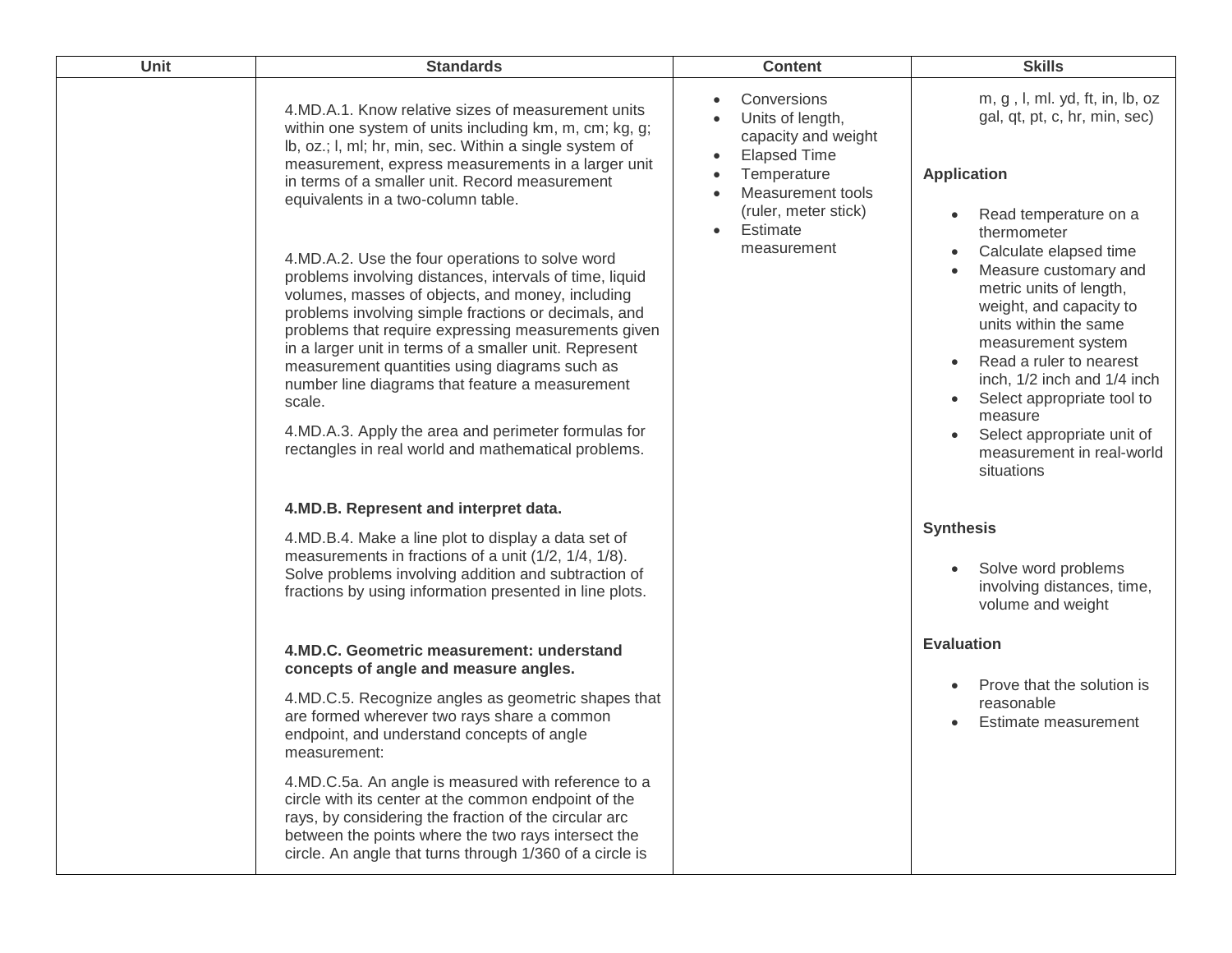| Unit | <b>Standards</b>                                                                                                                                          | <b>Content</b> | <b>Skills</b> |
|------|-----------------------------------------------------------------------------------------------------------------------------------------------------------|----------------|---------------|
|      | called a "one-degree angle," and can be used to<br>measure angles.                                                                                        |                |               |
|      | <b>NCTM: Mathematics</b>                                                                                                                                  |                |               |
|      | NCTM: Grades 3 - 5                                                                                                                                        |                |               |
|      | <b>Measurement</b>                                                                                                                                        |                |               |
|      | Understand measurable attributes of objects and<br>the units, systems, and processes of<br>measurement                                                    |                |               |
|      | understand such attributes as length, area, weight,<br>volume, and size of angle and select the appropriate<br>type of unit for measuring each attribute; |                |               |
|      | understand the need for measuring with standard units<br>and become familiar with standard units in the<br>customary and metric systems                   |                |               |
|      | carry out simple unit conversions, such as from<br>centimeters to meters, within a system of<br>measurement;                                              |                |               |
|      | understand that measurements are approximations<br>and how differences in units affect precision;                                                         |                |               |
|      | explore what happens to measurements of a two-<br>dimensional shape such as its perimeter and area<br>when the shape is changed in some way.              |                |               |
|      | Apply appropriate techniques, tools, and formulas<br>to determine measurements                                                                            |                |               |
|      | develop strategies for estimating the perimeters,<br>areas, and volumes of irregular shapes;                                                              |                |               |
|      | select and apply appropriate standard units and tools<br>to measure length, area, volume, weight, time,<br>temperature, and the size of angles;           |                |               |
|      | select and use benchmarks to estimate<br>measurements;                                                                                                    |                |               |
|      | develop, understand, and use formulas to find the<br>area of rectangles and related triangles and<br>parallelograms;                                      |                |               |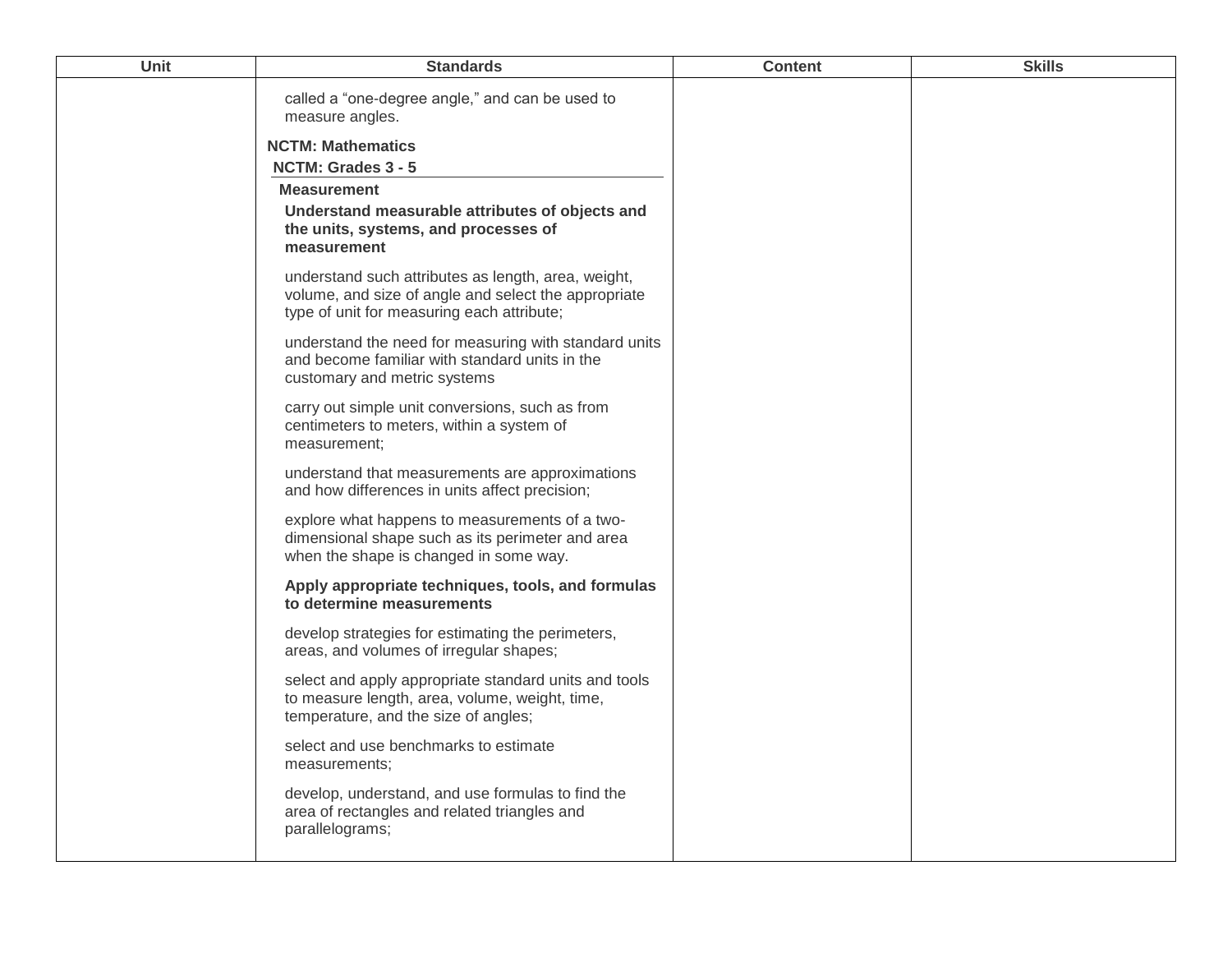| <b>Unit</b>                                 | <b>Standards</b>                                                                                                                                                                                                                                                                                                                                                                                                                                                                                                                                                                                                                                                                                                                                                                                                                                                                                                                                                                                                                | <b>Content</b>                                                                                                                                                                                                                                 | <b>Skills</b>                                                                                                                                                                                                                                                                                                                                                                                                                                |
|---------------------------------------------|---------------------------------------------------------------------------------------------------------------------------------------------------------------------------------------------------------------------------------------------------------------------------------------------------------------------------------------------------------------------------------------------------------------------------------------------------------------------------------------------------------------------------------------------------------------------------------------------------------------------------------------------------------------------------------------------------------------------------------------------------------------------------------------------------------------------------------------------------------------------------------------------------------------------------------------------------------------------------------------------------------------------------------|------------------------------------------------------------------------------------------------------------------------------------------------------------------------------------------------------------------------------------------------|----------------------------------------------------------------------------------------------------------------------------------------------------------------------------------------------------------------------------------------------------------------------------------------------------------------------------------------------------------------------------------------------------------------------------------------------|
|                                             | develop strategies to determine the surface areas and<br>volumes of rectangular solids.<br>© Copyright 2010. National Governors Association<br>Center for Best Practices and Council of Chief State<br>School Officers. All rights reserved.                                                                                                                                                                                                                                                                                                                                                                                                                                                                                                                                                                                                                                                                                                                                                                                    |                                                                                                                                                                                                                                                |                                                                                                                                                                                                                                                                                                                                                                                                                                              |
| <b>Statistics and</b><br><b>Probability</b> | <b>CCSS: Mathematics</b><br><b>CCSS: Grade 4</b><br><b>Measurement &amp; Data</b><br>4.MD.B. Represent and interpret data.<br>4.MD.B.4. Make a line plot to display a data set of<br>measurements in fractions of a unit (1/2, 1/4, 1/8).<br>Solve problems involving addition and subtraction of<br>fractions by using information presented in line plots.<br><b>NCTM: Mathematics</b><br>NCTM: Grades 3 - 5<br>Data Analysis & Probability<br>Formulate questions that can be addressed with<br>data and collect, organize, and display relevant<br>data to answer them<br>design investigations to address a question and<br>consider how data-collection methods affect the<br>nature of the data set;<br>collect data using observations, surveys, and<br>experiments;<br>represent data using tables and graphs such as line<br>plots, bar graphs, and line graphs;<br>recognize the differences in representing categorical<br>and numerical data.<br>Select and use appropriate statistical methods to<br>analyze data | <b>Bar Graphs</b><br>Line Graphs<br><b>Circle Graphs</b><br>Pictographs<br>Survey and Line Plot<br>$\bullet$<br><b>Events and Outcomes</b><br>$\bullet$<br>(Probability)<br><b>Tally Chart</b><br>$\bullet$<br>Mean, Median, Mode<br>and Range | The students will be able to:<br><b>Application</b><br>Read and interpret bar<br>graphs, line graphs, circle<br>graphs, and pictographs<br>Interpret and make line<br>plots<br>Predict the probability of<br>an event<br>Identify and find the mean,<br>median, mode and range<br><b>Synthesis</b><br>Conduct a survey and<br>show results on a line plot<br><b>Evaluation</b><br>Justify answer<br>Prove that the solution is<br>reasonable |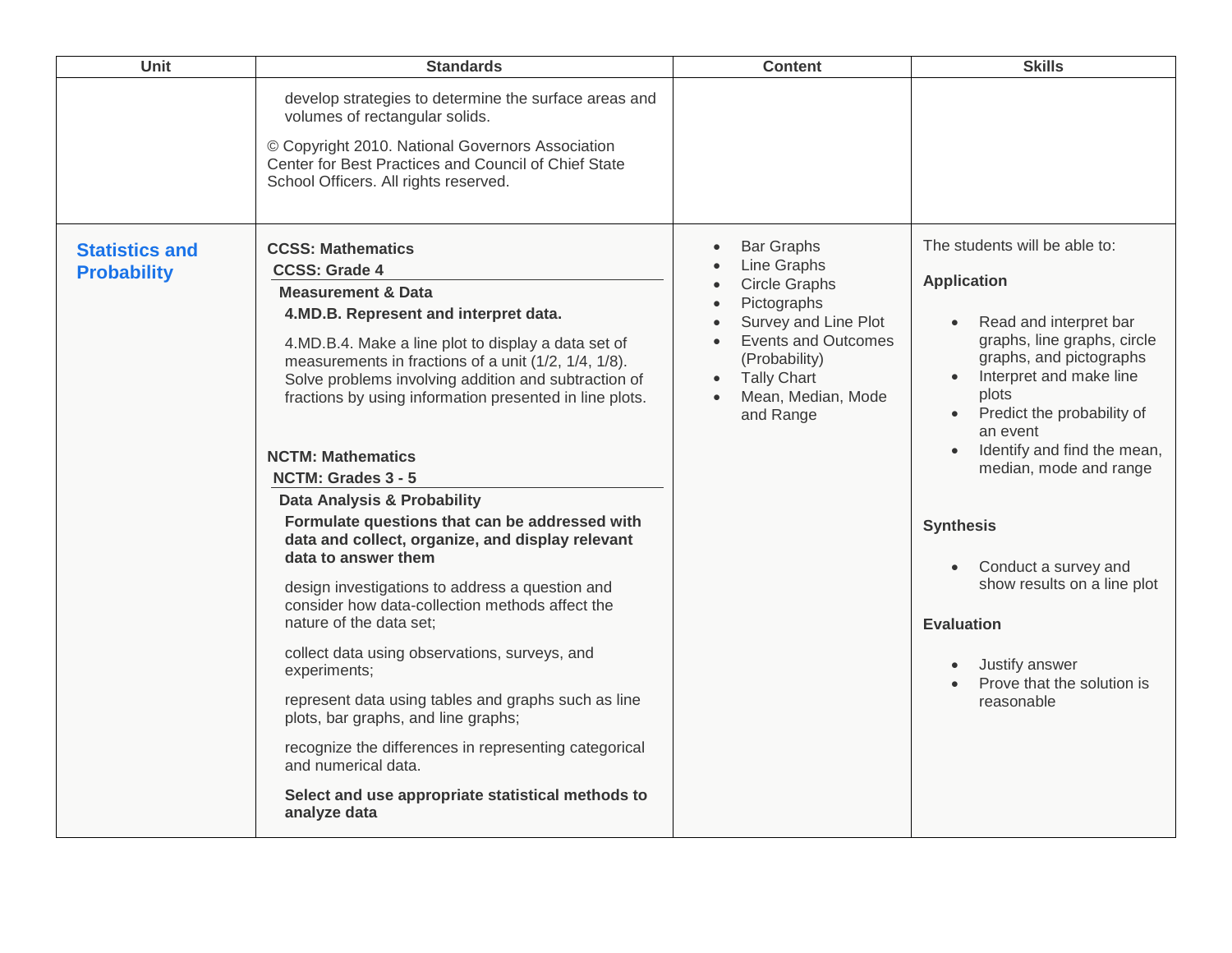| Unit | <b>Standards</b>                                                                                                                                       | <b>Content</b> | <b>Skills</b> |
|------|--------------------------------------------------------------------------------------------------------------------------------------------------------|----------------|---------------|
|      | describe the shape and important features of a set of<br>data and compare related data sets, with an emphasis<br>on how the data are distributed;      |                |               |
|      | use measures of center, focusing on the median, and<br>understand what each does and does not indicate<br>about the data set;                          |                |               |
|      | compare different representations of the same data<br>and evaluate how well each representation shows<br>important aspects of the data.                |                |               |
|      | Develop and evaluate inferences and predictions<br>that are based on data                                                                              |                |               |
|      | propose and justify conclusions and predictions that<br>are based on data and design studies to further<br>investigate the conclusions or predictions. |                |               |
|      | Understand and apply basic concepts of<br>probability                                                                                                  |                |               |
|      | describe events as likely or unlikely and discuss the<br>degree of likelihood using such words as certain,<br>equally likely, and impossible;          |                |               |
|      | predict the probability of outcomes of simple<br>experiments and test the predictions;                                                                 |                |               |
|      | understand that the measure of the likelihood of an<br>event can be represented by a number from 0 to 1.                                               |                |               |
|      | <b>Process Standards</b><br><b>Problem Solving</b>                                                                                                     |                |               |
|      | Build new mathematical knowledge through problem<br>solving                                                                                            |                |               |
|      | Solve problems that arise in mathematics and in other<br>contexts                                                                                      |                |               |
|      | Apply and adapt a variety of appropriate strategies to<br>solve problems                                                                               |                |               |
|      | Monitor and reflect on the process of mathematical<br>problem solving                                                                                  |                |               |
|      | <b>Reasoning and Proof</b>                                                                                                                             |                |               |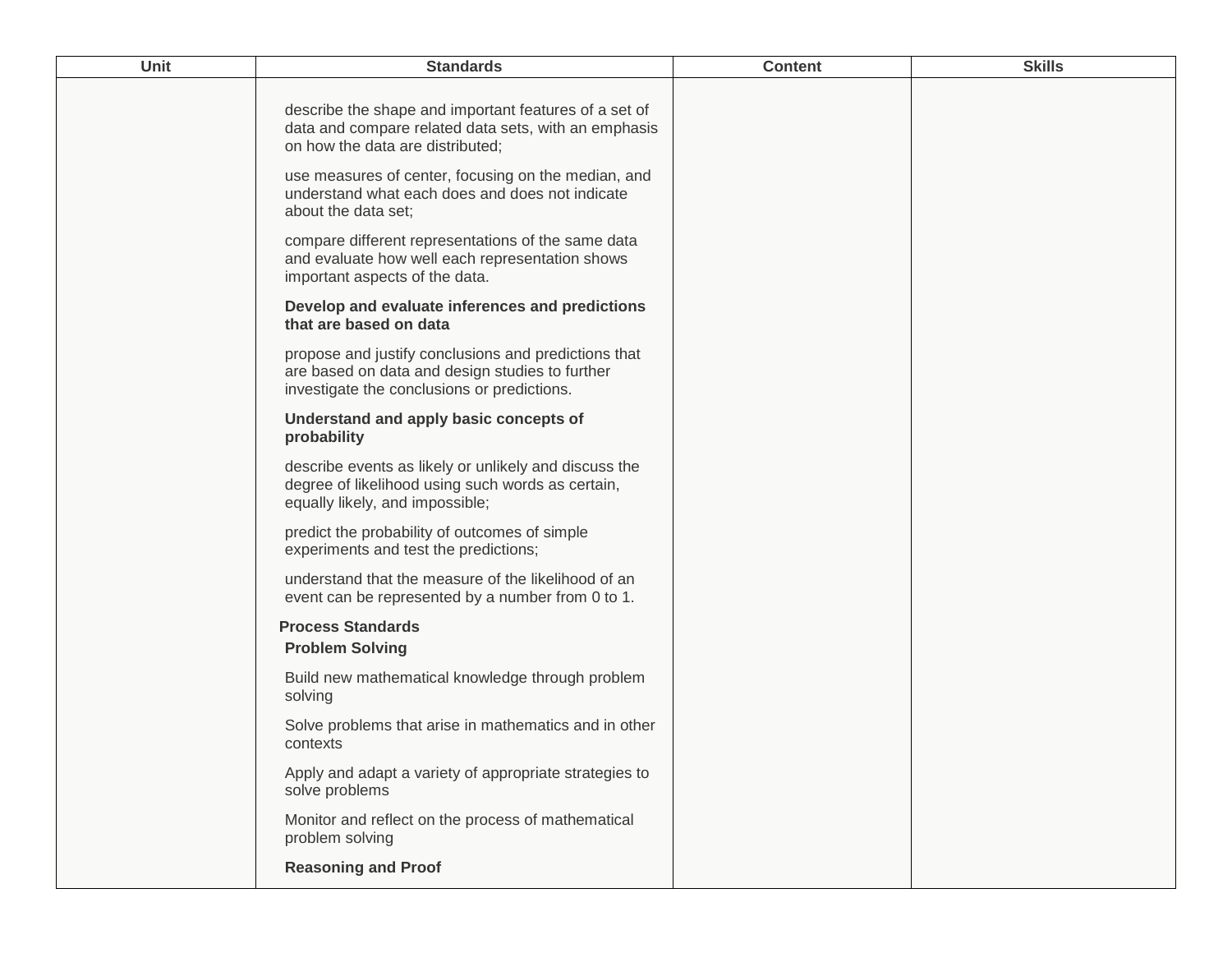| Unit | <b>Standards</b>                                                                                       | <b>Content</b> | <b>Skills</b> |
|------|--------------------------------------------------------------------------------------------------------|----------------|---------------|
|      | Recognize reasoning and proof as fundamental<br>aspects of mathematics                                 |                |               |
|      | Make and investigate mathematical conjectures                                                          |                |               |
|      | Develop and evaluate mathematical arguments and<br>proofs                                              |                |               |
|      | Select and use various types of reasoning and<br>methods of proof                                      |                |               |
|      | <b>Communication</b>                                                                                   |                |               |
|      | Organize and consolidate their mathematical thinking<br>through communication                          |                |               |
|      | Communicate their mathematical thinking coherently<br>and clearly to peers, teachers, and others       |                |               |
|      | Analyze and evaluate the mathematical thinking and<br>strategies of others;                            |                |               |
|      | Use the language of mathematics to express<br>mathematical ideas precisely.                            |                |               |
|      | <b>Connections</b>                                                                                     |                |               |
|      | Recognize and use connections among mathematical<br>ideas                                              |                |               |
|      | Understand how mathematical ideas interconnect and<br>build on one another to produce a coherent whole |                |               |
|      | Recognize and apply mathematics in contexts outside<br>of mathematics                                  |                |               |
|      | <b>Representation</b>                                                                                  |                |               |
|      | Create and use representations to organize, record,<br>and communicate mathematical ideas              |                |               |
|      | Select, apply, and translate among mathematical<br>representations to solve problems                   |                |               |
|      | Use representations to model and interpret physical,<br>social, and mathematical phenomena             |                |               |
|      |                                                                                                        |                |               |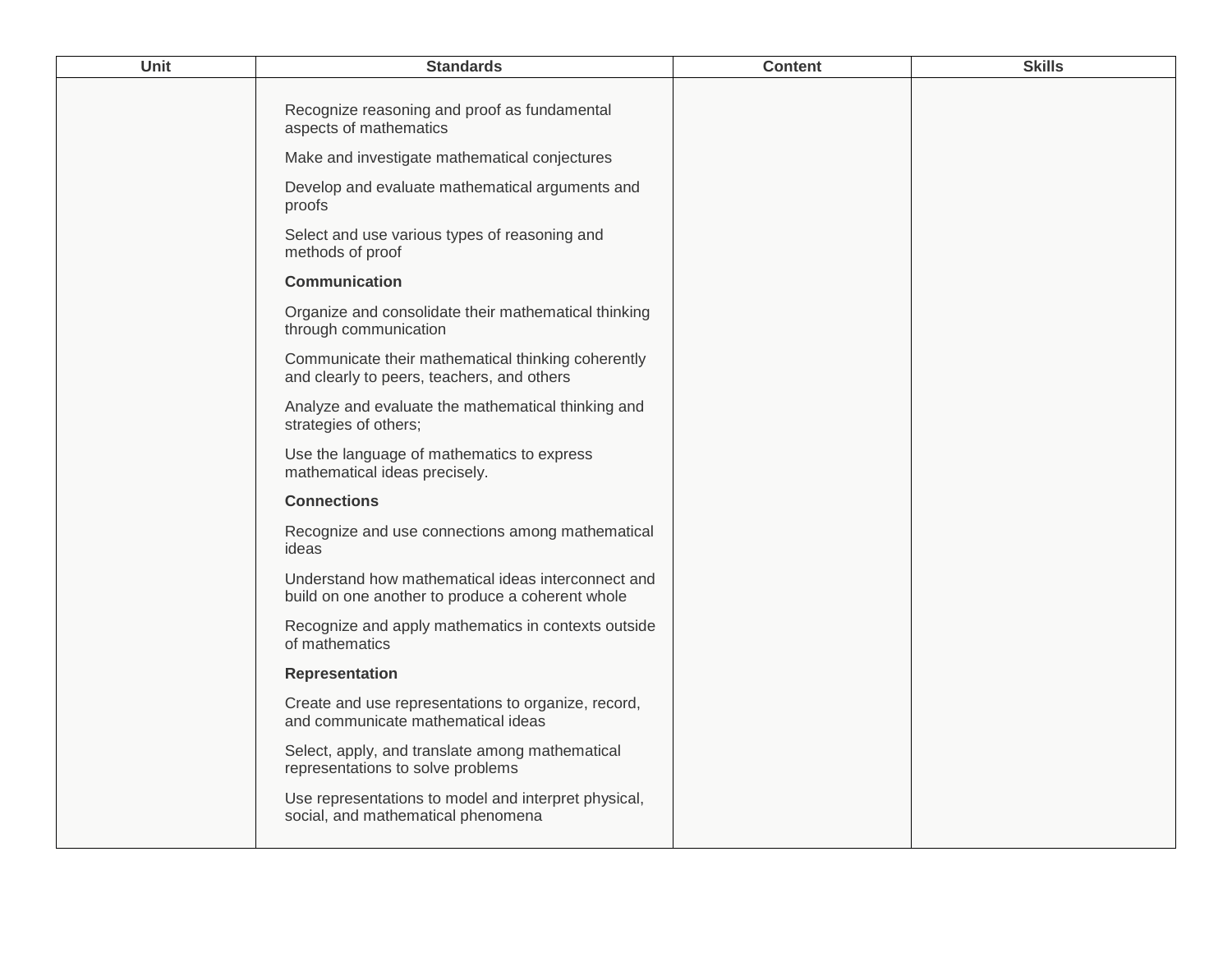| Unit                   | <b>Standards</b>                                                                                                                                                                                                                                                                                                                                                                                                                                                                                                                                                                                                                                                                                                                                                                                                                                                                                                                                                                                                                                                                                                                                                                                                                                                                                                                                                                                                                                                                                          | <b>Content</b>                       | <b>Skills</b>                                                                                                                                                                                                                                                                                                                                                                                                                                                                           |
|------------------------|-----------------------------------------------------------------------------------------------------------------------------------------------------------------------------------------------------------------------------------------------------------------------------------------------------------------------------------------------------------------------------------------------------------------------------------------------------------------------------------------------------------------------------------------------------------------------------------------------------------------------------------------------------------------------------------------------------------------------------------------------------------------------------------------------------------------------------------------------------------------------------------------------------------------------------------------------------------------------------------------------------------------------------------------------------------------------------------------------------------------------------------------------------------------------------------------------------------------------------------------------------------------------------------------------------------------------------------------------------------------------------------------------------------------------------------------------------------------------------------------------------------|--------------------------------------|-----------------------------------------------------------------------------------------------------------------------------------------------------------------------------------------------------------------------------------------------------------------------------------------------------------------------------------------------------------------------------------------------------------------------------------------------------------------------------------------|
|                        | © Copyright 2010. National Governors Association<br>Center for Best Practices and Council of Chief State<br>School Officers. All rights reserved.                                                                                                                                                                                                                                                                                                                                                                                                                                                                                                                                                                                                                                                                                                                                                                                                                                                                                                                                                                                                                                                                                                                                                                                                                                                                                                                                                         |                                      |                                                                                                                                                                                                                                                                                                                                                                                                                                                                                         |
| <b>Problem Solving</b> | <b>CCSS: Mathematics</b><br><b>CCSS: Grade 4</b><br><b>Operations &amp; Algebraic Thinking</b><br>4.OA.A. Use the four operations with whole<br>numbers to solve problems.<br>4.OA.A.3. Solve multistep word problems posed with<br>whole numbers and having whole-number answers<br>using the four operations, including problems in which<br>remainders must be interpreted. Represent these<br>problems using equations with a letter standing for the<br>unknown quantity. Assess the reasonableness of<br>answers using mental computation and estimation<br>strategies including rounding.<br><b>Measurement &amp; Data</b><br>4.MD.A. Solve problems involving measurement<br>and conversion of measurements from a larger<br>unit to a smaller unit.<br>4.MD.A.2. Use the four operations to solve word<br>problems involving distances, intervals of time, liquid<br>volumes, masses of objects, and money, including<br>problems involving simple fractions or decimals, and<br>problems that require expressing measurements given<br>in a larger unit in terms of a smaller unit. Represent<br>measurement quantities using diagrams such as<br>number line diagrams that feature a measurement<br>scale.<br><b>Mathematical Practice</b><br><b>MP. The Standards for Mathematical Practice</b><br>describe varieties of expertise that mathematics<br>educators at all levels should seek to develop in<br>their students.<br>MP.1. Make sense of problems and persevere in<br>solving them. | Problem Solving<br>Skills/Strategies | The students will be able to:<br>Knowledge<br>List problem solving<br>strategies<br>Comprehension<br><b>Application</b><br>Apply the four operations<br>to solve problems<br>Determine and apply<br>appropriate operations<br>and strategies needed to<br>solve given word problems<br><b>Analysis</b><br>Analyze word problems to<br>identify key words,<br>knowns and unknowns<br><b>Synthesis</b><br><b>Evaluation</b><br>Justify answer<br>Prove that the solution is<br>reasonable |